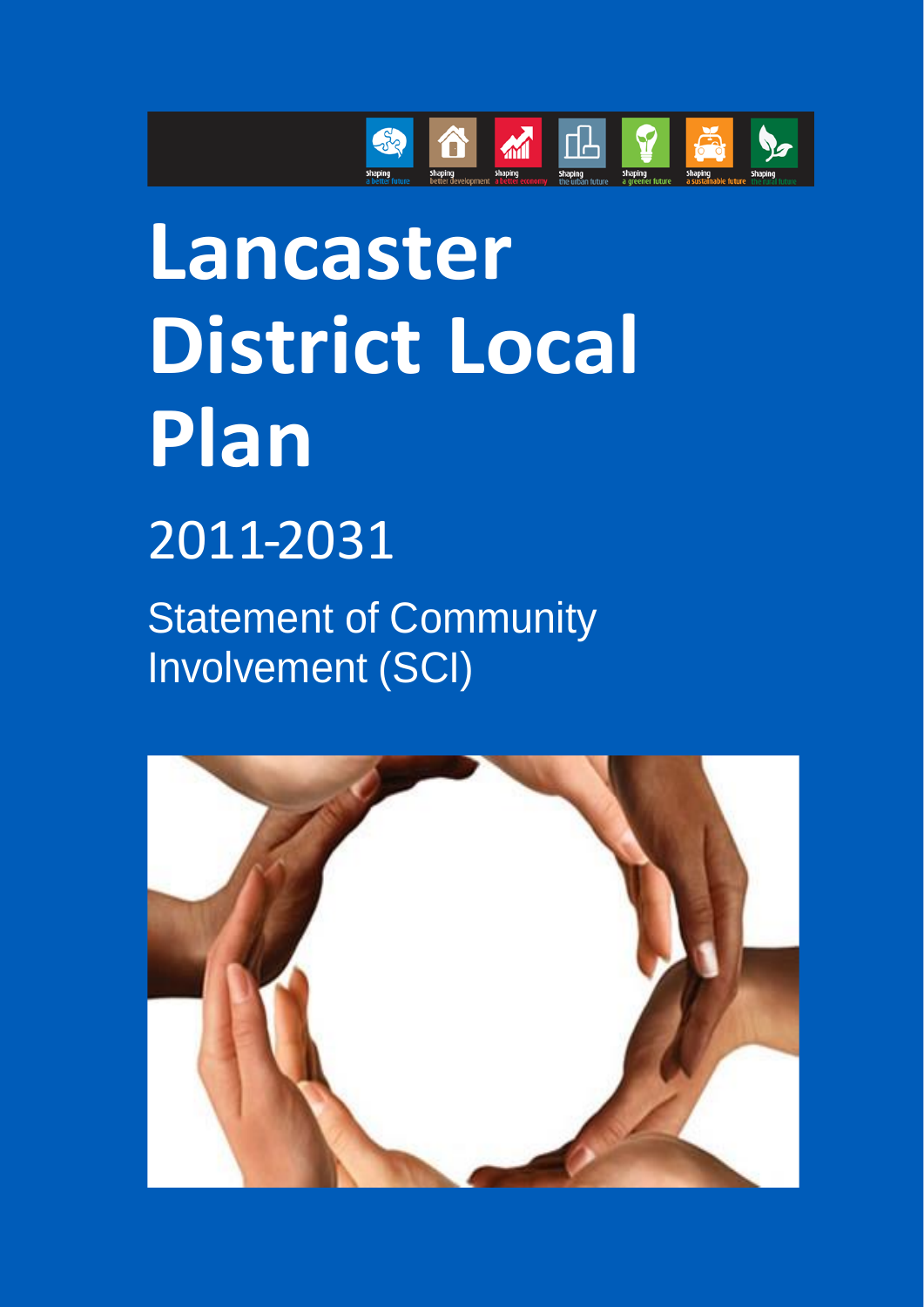| <b>Version</b><br><b>Control</b> | <b>By</b>                                                  | <b>Date</b>       | <b>Comment</b>                                                                                                                                                                               |
|----------------------------------|------------------------------------------------------------|-------------------|----------------------------------------------------------------------------------------------------------------------------------------------------------------------------------------------|
| 0.0                              | <b>Lancaster City</b><br>Council                           | <b>June 2006</b>  | Document produced to meet new<br>planning legislation                                                                                                                                        |
| 1.0                              | Planning & Housing<br><b>Policy Manager</b>                | October<br>2013   | Due to changing circumstances within<br>the planning system, both nationally and<br>locally, it has been decided that a<br>review of the Statement of Community<br>Involvement is necessary. |
| 2.0                              | Planning & Housing<br><b>Policy Manager</b>                | November<br>2016  | Refresh in order to keep the SCI up to<br>date.                                                                                                                                              |
| 3.0                              | Planning & Housing<br><b>Policy Manager</b>                | September<br>2017 | Refresh in order to keep the SCI up to<br>date.                                                                                                                                              |
| 4.0                              | Planning & Housing<br><b>Policy Manager</b>                | April 2018        | Updates to Neighbourhood Planning<br>and Development Management<br>process.                                                                                                                  |
| 5.0                              | Planning & Housing<br><b>Policy Manager</b>                | <b>June 2018</b>  | Updates following consultation                                                                                                                                                               |
| 6.0                              | Planning and Housing<br><b>Policy Manager</b>              | January<br>2019   | Updated Appendix 1 to reflect the<br>planning policy consultation list updates<br>and simplification of the presentation<br>and some of the terms.                                           |
| 7.0                              | Planning and Housing<br><b>Strategy Service</b><br>Manager | <b>June 2020</b>  | Temporary update in response to Covid-<br>19 and social distancing rules.<br>These changes have been highlighted<br>in grey to show temporary status.                                        |

#### **How we review this document**

The Service Manager for Planning and Housing Strategy has facilitated this review of the SCI to ensure that appropriate and effective community engagement is maintained during the circumstances caused by the Covid-19 Pandemic. The process for this review is:

- 1. A draft of the reviewed document is published for a 4-week consultation period
- 2. Account is taken of the responses received to the consultation
- 3. The reviewed document is formally adopted by means of an Individual Cabinet Member Decision (ICMD) made by the Portfolio Holder for Planning
- 4. The reviewed document is published on the Council's website

This document, and all other documents which form the emerging Lancaster District Local Plan are, or can be made available in large copy print, audio cassette, Braille or languages other than English. All requests for copies of Local Plan documents in different formats should be made in the first instance to: Planning and Housing Strategy Team, Planning and Place Service, Directorate of Economic Growth and Regeneration, PO Box 4, Town Hall, Lancaster, LA11QR. Tel: 01524 582383 Email: [planningpolicy@lancaster.gov.uk](mailto:planningpolicy@lancaster.gov.uk)

The Council will meet the cost of any reasonable request for providing Local Plan documents in different formats.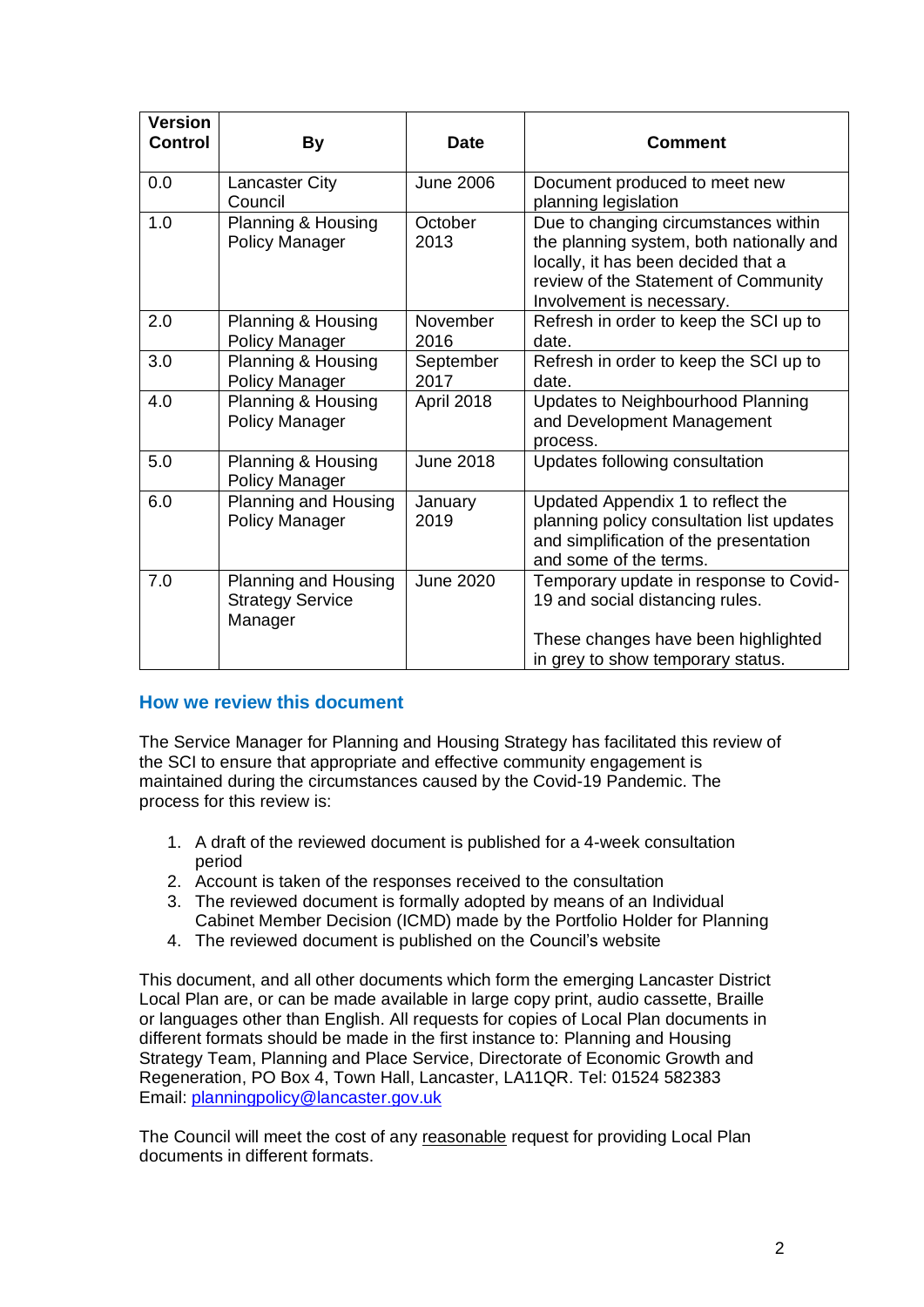| <b>Contents</b> |
|-----------------|
|-----------------|

| 1.0 | What is a Statement of Community Involvement and how is it prepared?4         |  |
|-----|-------------------------------------------------------------------------------|--|
| 2.0 |                                                                               |  |
| 3.0 |                                                                               |  |
| 4.0 |                                                                               |  |
|     |                                                                               |  |
|     | Feedback - What will happen to the Representations Received? 11               |  |
|     |                                                                               |  |
|     |                                                                               |  |
|     | The Local Plan Process (Development Plan Document Preparation)12              |  |
|     |                                                                               |  |
|     | Community Involvement at the Draft Preferred Options Stage (Regulation 18) 13 |  |
|     | Community Involvement at the Publication Stage (Regulation 19) 13             |  |
|     | Community Involvement at the Submission Stage (Regulation 22) 14              |  |
|     |                                                                               |  |
|     | Formal Adoption of Development Plan Documents (Regulation 26)14               |  |
| 5.0 | <b>Involvement in the Development Management Process (Planning</b>            |  |
|     |                                                                               |  |
|     | General Planning Advice / Permitted Development Enquiries15                   |  |
|     |                                                                               |  |
|     |                                                                               |  |
|     |                                                                               |  |
|     |                                                                               |  |
|     |                                                                               |  |
|     |                                                                               |  |
|     | Supplementary Information to Accompany Planning Applications 22               |  |
|     |                                                                               |  |
| 6.0 | Involvement in the Preparation of Other Planning Documents 23                 |  |
|     |                                                                               |  |
|     |                                                                               |  |
|     |                                                                               |  |
|     |                                                                               |  |
|     |                                                                               |  |
| 7.0 |                                                                               |  |
| 8.0 |                                                                               |  |
| 9.0 |                                                                               |  |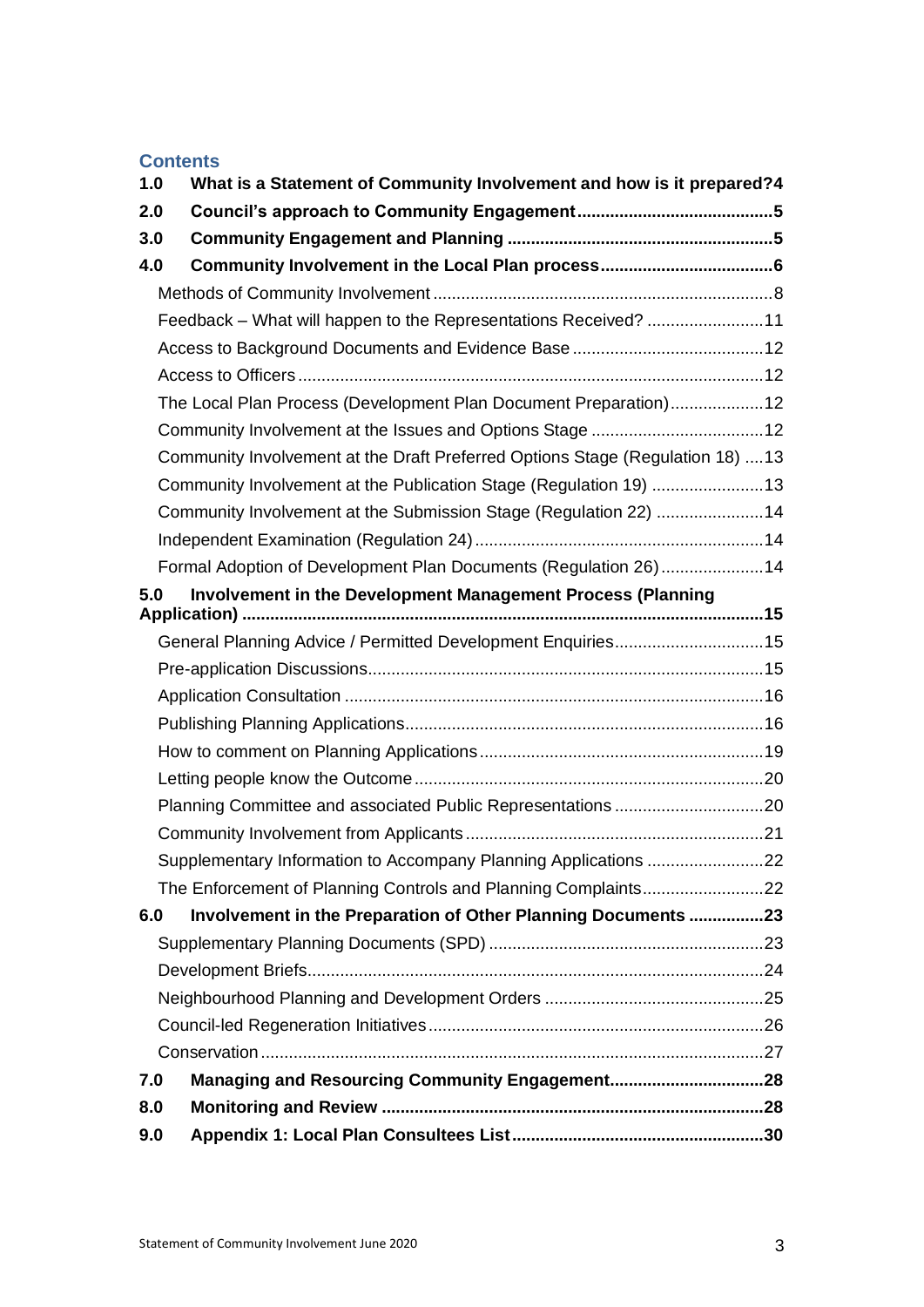# <span id="page-3-0"></span>**1.0 What is a Statement of Community Involvement and how is it prepared?**

- 1.1 This **Statement of Community Involvement (SCI)** sets out how and when we will engage with the community and other key stakeholders and when we prepare and revise Local Plan documents. It also explains how the community will be consulted on planning applications. This SCI provides a summary of how the Council will provide pre-planning application advice. Detailed preapplication advice, in terms of the principles, process, service and the cost, will be given in a separate Council document, found on the Council website, [http://www.lancaster.gov.uk/planning.](http://www.lancaster.gov.uk/planning) The Council's pre-application advice is subject to its own approval process. Keeping detailed pre-application advice separate from this SCI, allows the advice to be more readily updated.
- 1.2 This SCI updates and supersedes the existing SCI which was adopted in 2006, amended in 2013 and in January 2019. We will review and update the SCI as necessary to reflect any future changes.
- 1.3 The Statement of Community Involvement is divided into the following key sections:

**Section 1** - Introduction to Community Involvement **Section 2** - Council's Approach to Community Engagement **Section 3** - Community Engagement and Planning **Section 4** - Community Involvement in the Local Plan process **Section 5** - Community Involvement in the Development Management process **Section 6** - Community Involvement in the Preparation of Other Documents **Section 7** - Managing and Resourcing Community Engagement **Section 8** - Monitoring and Review

- 1.4 The actions which are set out within this document represent a minimum requirement in relation to community involvement in the planning process. Depending on the scale and impact of what is being consulted upon the Council may undertake further consultation work which goes above and beyond the requirements of the SCI to ensure that comprehensive consultation has taken place.
- 1.5 The initial Statement of Community Involvement was a formal document which was subject to both public consultation and independent examination. However, changes to the planning system have reduced the formality of this document and makes its preparation quicker and more flexible. We will continue to seek views on the way we consult. We will continue to consult for 4 weeks on future revisions.
- 1.6 When considered appropriate, the Council will seek to review again and if necessary revise the document in the future to reflect current Council priorities, resourcing issues and emerging guidance at a national level.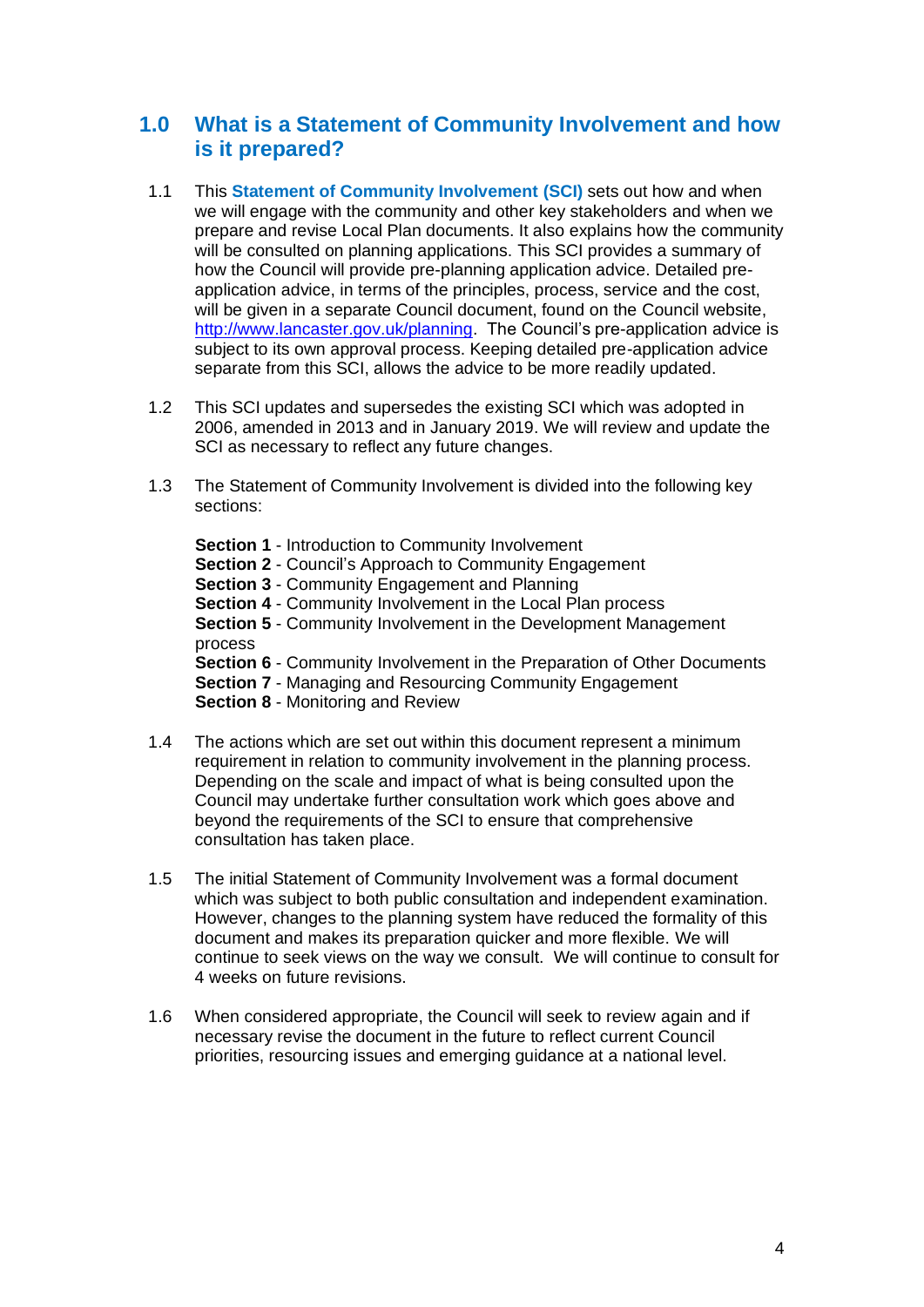# <span id="page-4-0"></span>**2.0 Council's approach to Community Engagement**

- 2.1 Since the first SCI was adopted there have been significant changes in the way communities and the Council interact. Access to the internet has increased and there has been a shift towards online services and correspondence by email and social media.
- 2.2 Despite these changes, there are still a significant number of people that are unable to use electronic forms of communication and access to information, or prefer not to do so. As such, we will continue to ensure that consultation materials are available in various formats and that there are varied ways of taking part in consultations to encourage the widest possible accessibility. This includes paper, electronic and large print and other formats on request.
- 2.3 However, the recent coronavirus pandemic means that new online engagement methods will be considered. Social distancing and sanitisation arrangements must be in place and adhered to when viewing paper copies of documents in Morecambe Town Hall (by appointment only).

2.4 Due to the size, quantity and cost of printing these documents, the Council would be unable to post documents out on request. Please note: documents can be provided for a nominal charge.

# <span id="page-4-1"></span>**3.0 Community Engagement and Planning**

- 3.1 Community engagement in relation to planning is guided by national regulations and legislation including the Town and Country Planning (Local Planning) (England) Regulations 2012, which include basic requirements about who Councils should consult and how and when in the planning process they should do it.
- 3.2 The Government requires us to consult "specific consultation bodies" and other interest groups which cover the whole range of voluntary, community, special interest, amenity and business interests, referred to as "general consultation bodies". Lists of both these groups as they apply to Lancaster City Council can be found at **Appendix 1**.
- 3.3 We seek to provide everyone who wishes to be involved in planning decisions and the development of their community with the opportunity to do so. This SCI sets out the ways in which we will do this.
- 3.4 The following documents can be used in support of this SCI (all found on the Council website<sup>1</sup>):
	- Lancaster City Council Consultation Strategy
	- Lancaster District Community Engagement Guidance

<sup>1</sup> [www.lancaster.gov.uk/planning/planning-policy/planning-policy-consultations](http://www.lancaster.gov.uk/planning/planning-policy/planning-policy-consultations)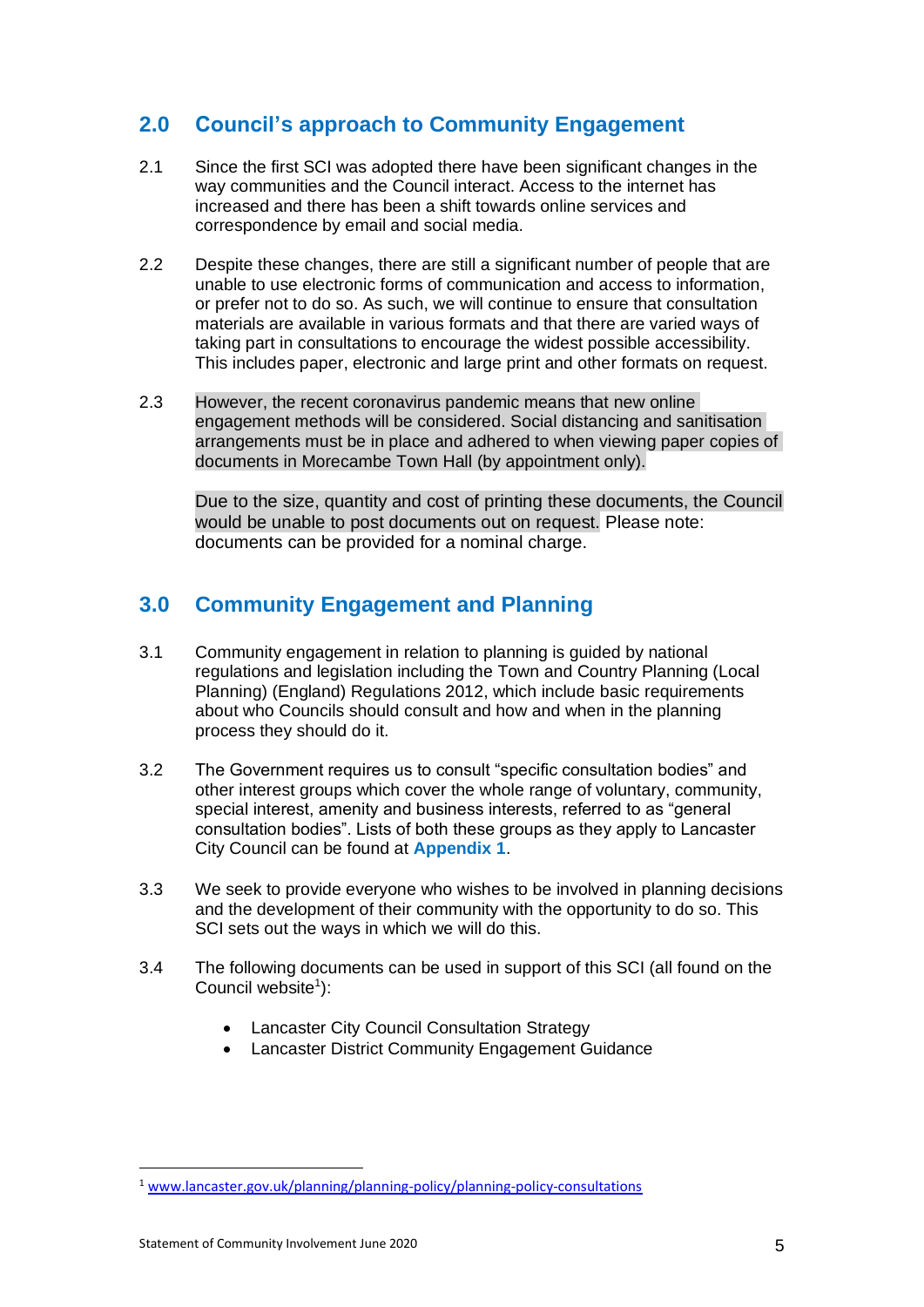#### **National Planning Policy Framework (NPPF)**

- 3.5 The Government's planning policies are set out in a document called the National Planning Policy Framework (NPPF) which was published in March 2012. The NPPF stresses the importance of a plan-led system and re-iterates the role of early and meaningful engagement and collaboration with local people, organisations and businesses to produce a Local Plan that reflects the vision and aspirations, and best meets the needs of local communities.
- 3.6 The Planning Practice Guidance (PPG) has been updated (Ministry of Housing, Communities and Local Government, 13 May 2020) on how councils should review and update their Statement of Community Involvement (SCI) in response to the Covid-19 government guidance. It states that:

'Where any of the policies in the Statement of Community Involvement cannot be complied with due to current guidance to help combat the spread of coronavirus (COVID-19), the local planning authority is encouraged to undertake an immediate review and update the policies where necessary so that plan-making can continue'.

#### **Localism and the Duty to Co-operate**

- 3.7 The Council is required by the Localism Act 2011 to effectively and constructively engage with relevant partners on strategic cross boundary matters on an ongoing basis – the Duty to Co-operate. This includes neighbouring local authorities and other statutory bodies. Consideration should be given to joint working and the preparation of shared evidence base work.
- 3.8 The Council is committed to continuing to work in conjunction with relevant partners throughout the plan making process on strategic cross-boundary issues.

# <span id="page-5-0"></span>**4.0 Community Involvement in the Local Plan process**

- 4.1 The Local Plan is currently made up of Development Plan Documents (DPDs), such as the Core Strategy, Development Management, Morecambe Area Action Plan and Supplementary Planning Documents (SPDs), such as Development Briefs. The current plan requires updating and the Council has been reviewing the evidence base and developing new Local Plan documents. The Local Plan document will consist of six documents:
	- **Strategic Policies & [Land Allocations DPD](http://www.lancaster.gov.uk/planning/planning-policy/land-allocations-dpd)** Accompanied by a policies map that shows sites that will be developed or protected from development
	- **Lancaster South Area Action Plan DPD** Accompanied by a policies map that shows sites that will be developed or protected from development
	- **[Development Management DPD](http://www.lancaster.gov.uk/planning/planning-policy/development-management-dpd)** Provides the policies which are used to consider planning applications (adopted December 2014)
	- **[Morecambe Area Action Plan DPD](http://www.lancaster.gov.uk/business/regeneration/morecambe-area-action-plan)** Describes actions to support regeneration in the central area of Morecambe (adopted December 2014)
	- **[Arnside and Silverdale AONB DPD](http://www.lancaster.gov.uk/planning/planning-policy/arnside-and-silverdale-aonb-dpd)** Allocates land for development and provides additional policies that are relevant to this particular area of high landscape value (adopted 28 March 2019)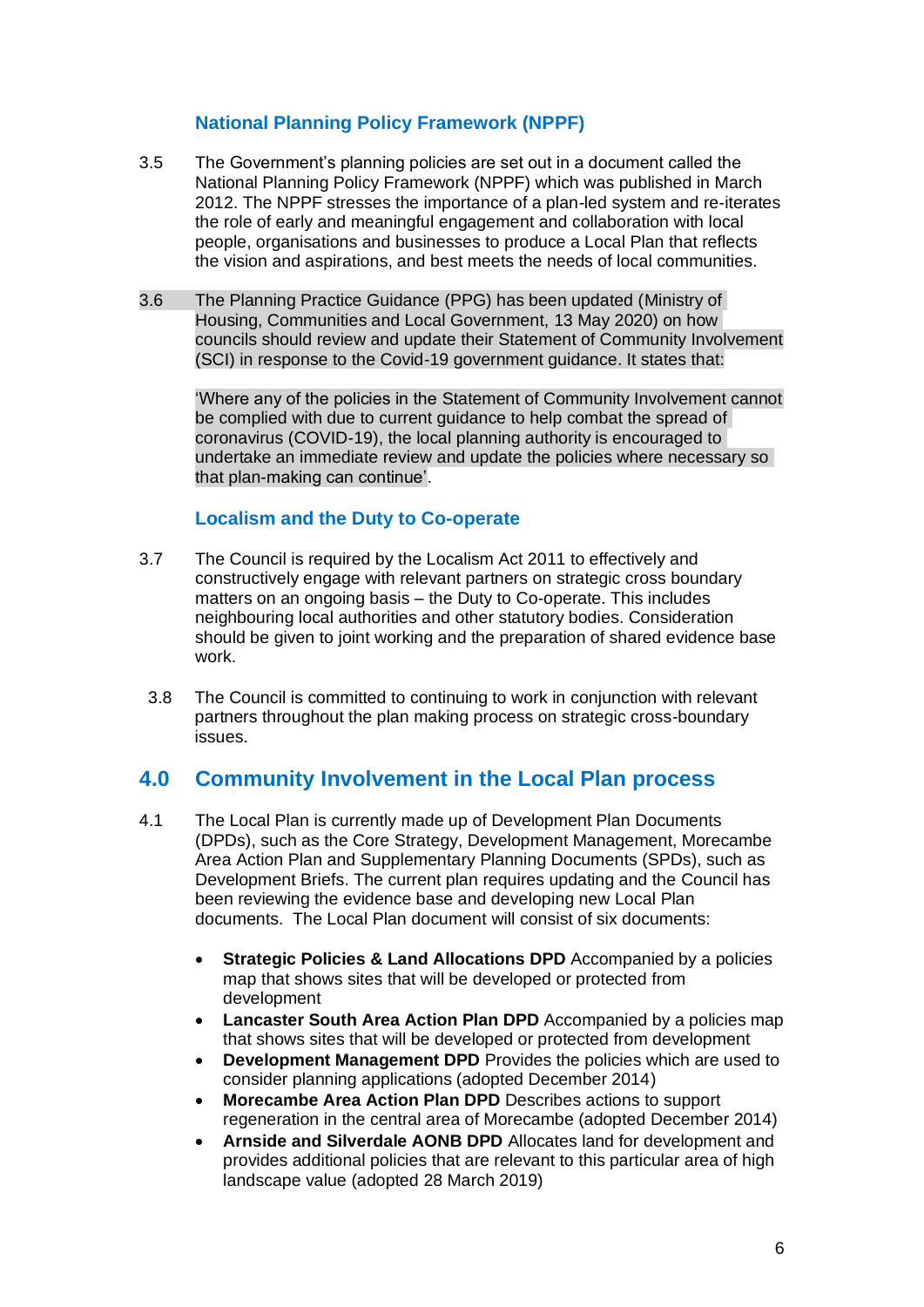- **[Minerals and Waste Local Plan](http://www.lancashire.gov.uk/council/planning/local-planning-policy-for-minerals-and-waste.aspx)** (prepared by Lancashire County Council)
- 4.2 There are also other documents that support the delivery of the Local Plan, such as the Infrastructure Delivery Plan (IDP).
- 4.3 Our timetable/Local Development Scheme (LDS) (which can be viewed on our website<sup>2</sup>) sets out details of all the Local Plan documents (including supporting documents) that we are or will be progressing. The preparation of each of these documents will provide important opportunities for communities to get involved in shaping the places in which they live.
- 4.4 The process of producing each DPD and SPD involves several stages; including two key opportunities for community involvement:
	- **Determining the scope** of the document and assembly of evidence base;
	- **Informal consultation** with stakeholders on the key content and issues (this is no longer a formal requirement but is considered to be good practice);
	- **Consideration of consultation responses** and drawing up of draft document;
	- Publication of document for **formal public participation**;
	- **Consideration of consultation responses** and drawing up of final Document;
	- **Submission of document** to the Secretary of State *(if the document is a DPD)*;
	- **Independent Examination** in Public *(if the document is a DPD)*;
	- **Receipt of Inspector's report** *(if the document is a DPD)*;
	- **Consideration of Inspector's recommendations** *(if the document is a DPD)*;
	- **Adoption** by the Council; and,
	- Ongoing **monitoring and review**.
- 4.5 For documents we produce that are not DPDs or SPDs, there are different requirements for consultation. If it is decided to proceed with a Community Infrastructure Levy (CIL), this is subject to its own regulations (The Community Infrastructure Levy Regulations 2010, as amended by the Community Infrastructure Levy Regulations 2019), which include requirements for public and stakeholder consultation. The IDP is consulted on alongside the CIL.
- 4.6 A **Sustainability Appraisal Report** must accompany each of the DPDs and these will be consulted upon at the same time as the main DPD consultations.
- 4.7 More information about the Local Plan documents, supporting documents and what stage the Council is at in producing them, can be found on the Council's website or by contacting the Planning and Housing Strategy Team via email [planningpolicy@lancaster.gov.uk](mailto:planningpolicy@lancaster.gov.uk) or telephone 01524 582383.

<span id="page-6-0"></span><sup>2</sup> [www.lancaster.gov.uk/planning/planning-policy/about-local-plan](http://www.lancaster.gov.uk/planning/planning-policy/about-local-plan)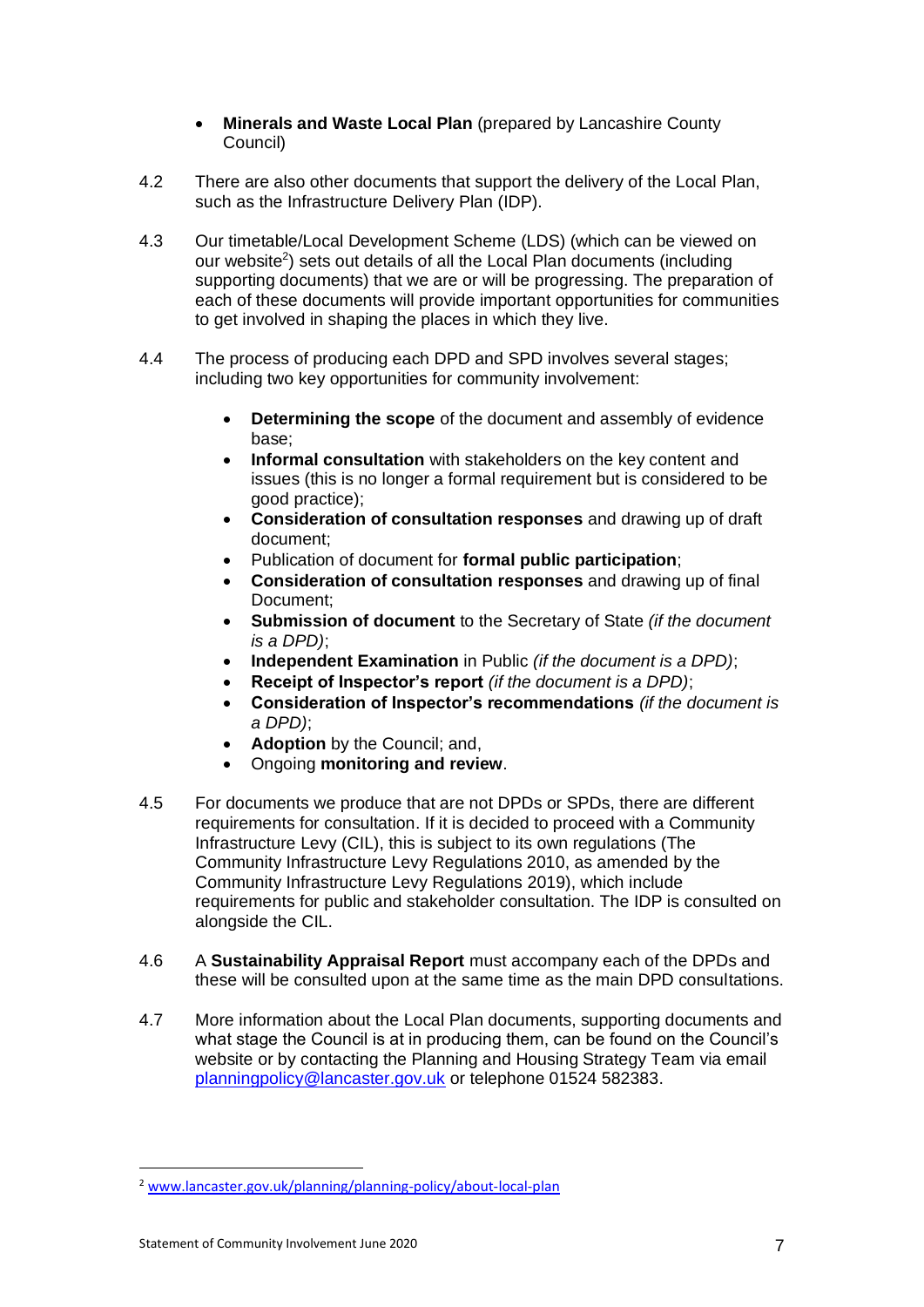#### **Methods of Community Involvement**

- 4.8 Based on our existing experience and practice, analysis of the Lancaster District community and the response to earlier consultations on Local Plan documents, there are a range of methods and approaches that we will use to facilitate community engagement in the Local Plan process.
- 4.9 As a minimum the Council will seek to undertake the following methods of consultation.
	- All written documentation, policies map and relevant supporting information will be made available on the Council's website;
	- Public access to these documents will be available at Morecambe Town Hall, by appointment only;
	- Paper copies of documents can be made available upon request, subject to a nominal charge and will be provided as soon as reasonably practicable;
	- All parties identified in **Appendix 1** will be notified by email (unless a letter is specifically requested);
	- Consultation on Development Plan Documents will be advertised within the Lancaster Guardian (subject to publishing decision). Press Notices will also be supplied at formal stages of plan preparation.
- 4.10 A database containing contact details of the groups and organisations identified in **Appendix 1** and individuals/members of the public who expressed a wish to be included was created in 2010. It has since been continually updated as consultations have taken place. There are currently over 2,229 people and organisations on the planning policy consultation list (May 2020). In addition, we consult organisations that represent groups such as; the aged, the disabled, and religious and ethnic interests. Schools and colleges are also consulted.
- 4.11 All comments and representations made to the City Council in response to consultations will be published on the Council website. The database is open for any group or individual to register and receive notifications of future Local Plan consultations. Interested parties wishing to be added to the database should sign up to the planning policy consultation list, now on the Council website, [www.lancaster.gov.uk/pcc.](http://www.lancaster.gov.uk/pcc)
- 4.12 In addition to complying with the basic consultation requirements set out in the relevant regulations (**see para. 3.1**), the consultation methods the Council will use or will consider using, for each consultation, are set out below.

| <b>Methods</b>                                       | <b>Main consideration</b>                                                                                                                                                                                                           |
|------------------------------------------------------|-------------------------------------------------------------------------------------------------------------------------------------------------------------------------------------------------------------------------------------|
| <b>Documents made</b><br>available for<br>inspection | This is a minimum requirement as set out in the Regulations.<br>Relevant documents will be made available for inspection<br>during consultation period at the Council's offices in the<br>Morecambe Town Hall, by appointment only. |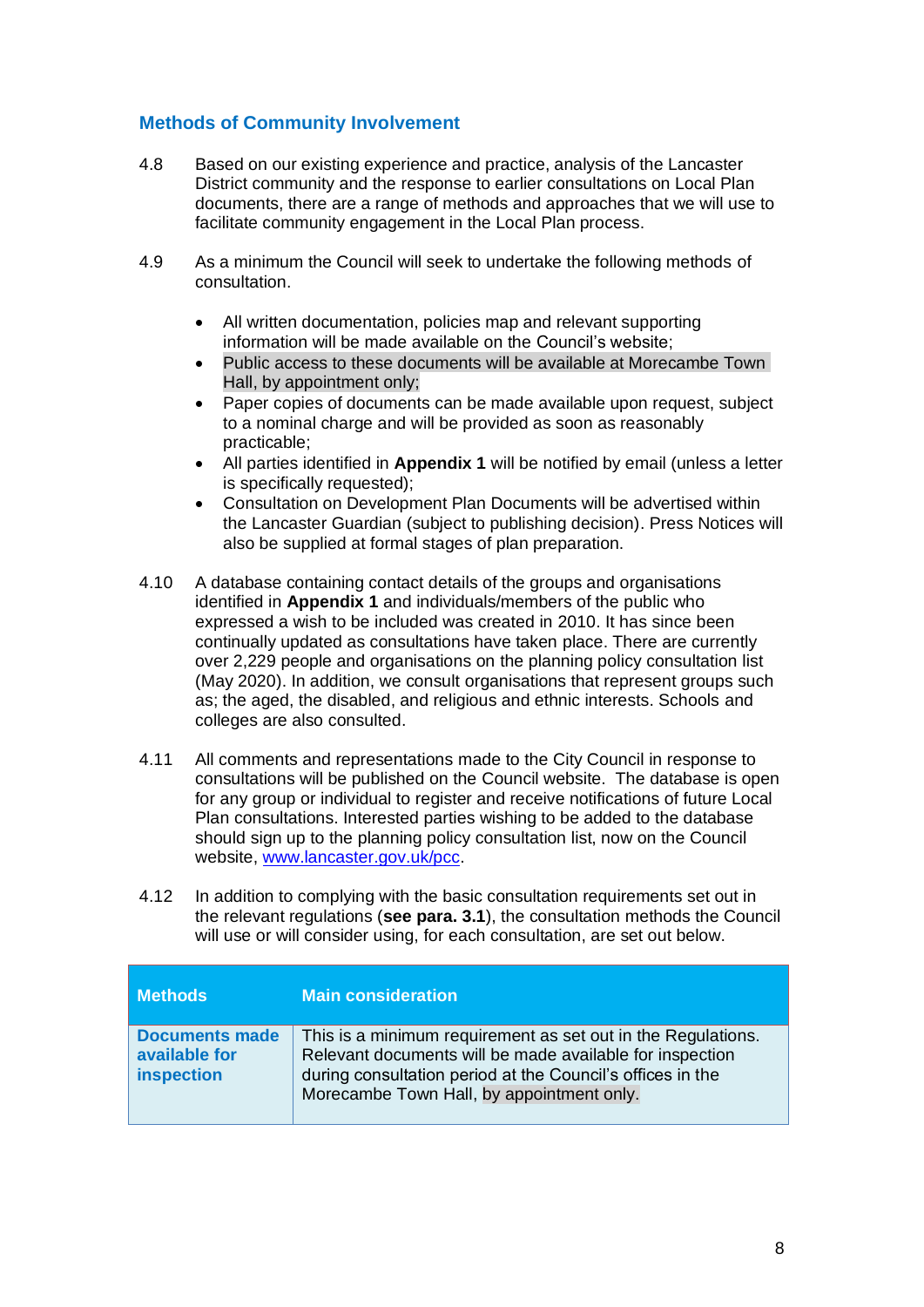| <b>Methods</b>                                                                                   | <b>Main consideration</b>                                                                                                                                                                                                                                                                                                                                                                                                                                                                                                                                                         |
|--------------------------------------------------------------------------------------------------|-----------------------------------------------------------------------------------------------------------------------------------------------------------------------------------------------------------------------------------------------------------------------------------------------------------------------------------------------------------------------------------------------------------------------------------------------------------------------------------------------------------------------------------------------------------------------------------|
| <b>Website</b>                                                                                   | Each consultation stage will feature prominently on the<br>homepage of the Council's consultation <sup>3</sup> and planning policy<br>webpages. This will link directly to information on document<br>production, providing access to the consultation material and<br>advice on how and when comments can be made. Articles<br>providing updates on plan production, which may include<br>consultation and engagement opportunities, may be published<br>in the Council's online news section periodically but it will not<br>be solely relied upon as a means of communication. |
| <b>Adverts/public</b><br>notices                                                                 | Notices will be placed in a local newspaper advertising<br>consultation and engagement opportunities, where<br>appropriate. There is a statutory requirement to publish<br>notices advertising certain planning applications.                                                                                                                                                                                                                                                                                                                                                     |
| <b>Mailing List-</b><br><b>Email / Letter</b>                                                    | The Council manages a database of individuals and<br>organisations that have expressed an interest in the plan-<br>making process, have previously been actively involved in<br>policy development or are statutory consultees. Those who<br>wish to be involved will be directly notified at each stage<br>either through email or letter of opportunities to comment.<br>Those who are interested in planning policy development<br>and wish to be notified can be included on the planning<br>policy consultation list at any time <sup>4</sup>                                |
| <b>Press release</b>                                                                             | To be undertaken in accordance with the Councils media team,<br>Media briefings/press releases will be issued to local media.<br>Although items may only be reported if they are considered<br>newsworthy by the newspaper editors, therefore publication is<br>not guaranteed.                                                                                                                                                                                                                                                                                                   |
| <b>Parish and Town</b><br><b>Council and</b><br><b>Community</b><br><b>Group</b><br>publications | These types of publications are distributed to local residents at<br>least quarterly eg newsletters. The Council will work with<br>relevant organisations to use these publications to notify<br>residents of consultation and engagement opportunities, where<br>possible. Consideration will need to be given to the timing of<br>the consultation, and the timing and circulation of any<br>publications outside the Council's control.                                                                                                                                        |
| <b>Posters</b>                                                                                   | Posters may be sent to relevant Parish and Town Councils and<br>libraries to be displayed on notice boards to raise awareness of<br>any public consultation and engagement opportunities. Posters<br>may also be displayed in other appropriate locations across the<br>District.                                                                                                                                                                                                                                                                                                 |
| <b>Leaflets</b>                                                                                  | Leaflets may be used to gain wider public awareness of a<br>consultation or engagement opportunity, for example leaflets<br>may be distributed at key attractions/destinations such as train<br>stations and local schools. May not be appropriate due to<br>covid-19 restrictions.                                                                                                                                                                                                                                                                                               |

<sup>&</sup>lt;sup>3</sup> [www.lancaster.gov.uk/consultation](http://www.lancaster.gov.uk/consultation)

<sup>4</sup> [www.lancaster.gov.uk/planning/planning-policy/planning-policy-consultations](http://www.lancaster.gov.uk/planning/planning-policy/planning-policy-consultations)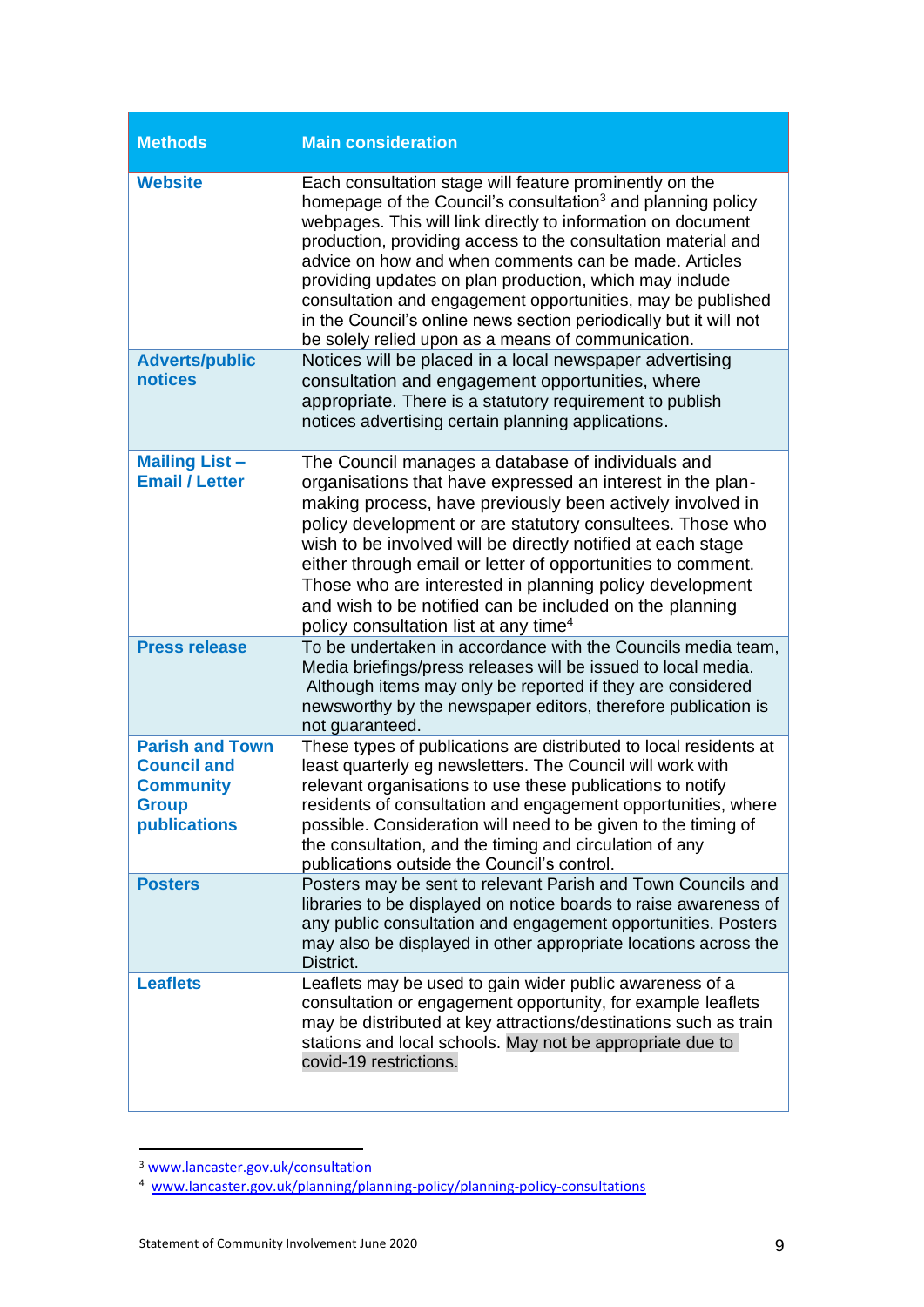| <b>Methods</b>                                                | <b>Main consideration</b>                                                                                                                                                                                                                                                                                                                                                                               |
|---------------------------------------------------------------|---------------------------------------------------------------------------------------------------------------------------------------------------------------------------------------------------------------------------------------------------------------------------------------------------------------------------------------------------------------------------------------------------------|
| <b>Social Media</b>                                           | Media such as Twitter and Facebook will be used to highlight<br>public consultations on planning policy documents with direct<br>links to the Council's website and information on how to<br>comment, and any online engagement events. Such messages<br>may be retweeted periodically throughout the consultation<br>period <sup>5</sup> . However, comments will not be accepted via social<br>media. |
| <b>Events</b>                                                 | Face to face events will not be able to take place until covid-19<br>restrictions have been lifted. Instead, online engagement<br>events will be considered.                                                                                                                                                                                                                                            |
|                                                               | For example, holding a small workshop/focus group via Zoom<br>to discuss relevant planning policy issues. These could be held<br>at different times of the day to provide flexibility.                                                                                                                                                                                                                  |
|                                                               | Other virtual event technology may also be considered.                                                                                                                                                                                                                                                                                                                                                  |
| <b>Pre-arranged</b><br>telephone calls                        | In the absence of face to face events, a call back system will<br>be put in place for those who do not have online access. This<br>will give people an opportunity to discuss consultations.                                                                                                                                                                                                            |
| <b>Written Support</b>                                        | Frequently asked questions will be promoted to help to deal<br>with any potential queries.                                                                                                                                                                                                                                                                                                              |
|                                                               | Additional written guidance may be provided to provide even<br>more background and context.                                                                                                                                                                                                                                                                                                             |
| <b>Key stakeholder</b><br><b>Groups</b>                       | We will liaise with key stakeholder groups at key stages in the<br>plan making process, to discuss issues and keep them<br>informed of progress.                                                                                                                                                                                                                                                        |
|                                                               | Key stakeholders are individuals, groups or organisations who<br>will be affected or have an interest in a relevant planning policy<br>issue eg community, businesses, landowners and developers.                                                                                                                                                                                                       |
| <b>Questionnaires /</b><br><b>surveys</b>                     | Questionnaires / surveys may be used to focus comments and<br>to help ensure that feedback relates to issues that are within<br>the scope of the document being consulted upon.                                                                                                                                                                                                                         |
| <b>Newsletters</b>                                            | The Council sends 'Your District Matters' magazine is delivered<br>to all households once a year. In addition, a Local Plan<br>newsletter is produced as appropriate. We will use these to<br>update the community on progress in preparing the Local Plan<br>and opportunities to get involved.                                                                                                        |
| <b>Meetings with</b><br><b>Communities /</b><br>organisations | Face to face meetings will not be able to take place until covid-<br>19 restrictions have been lifted. Instead, online engagement<br>events will be considered.                                                                                                                                                                                                                                         |
|                                                               | For example, holding a small meeting via Zoom to discuss<br>local planning policy issues. These could be held at different<br>times of the day to provide flexibility.                                                                                                                                                                                                                                  |

<sup>5</sup> twitter@lancastercc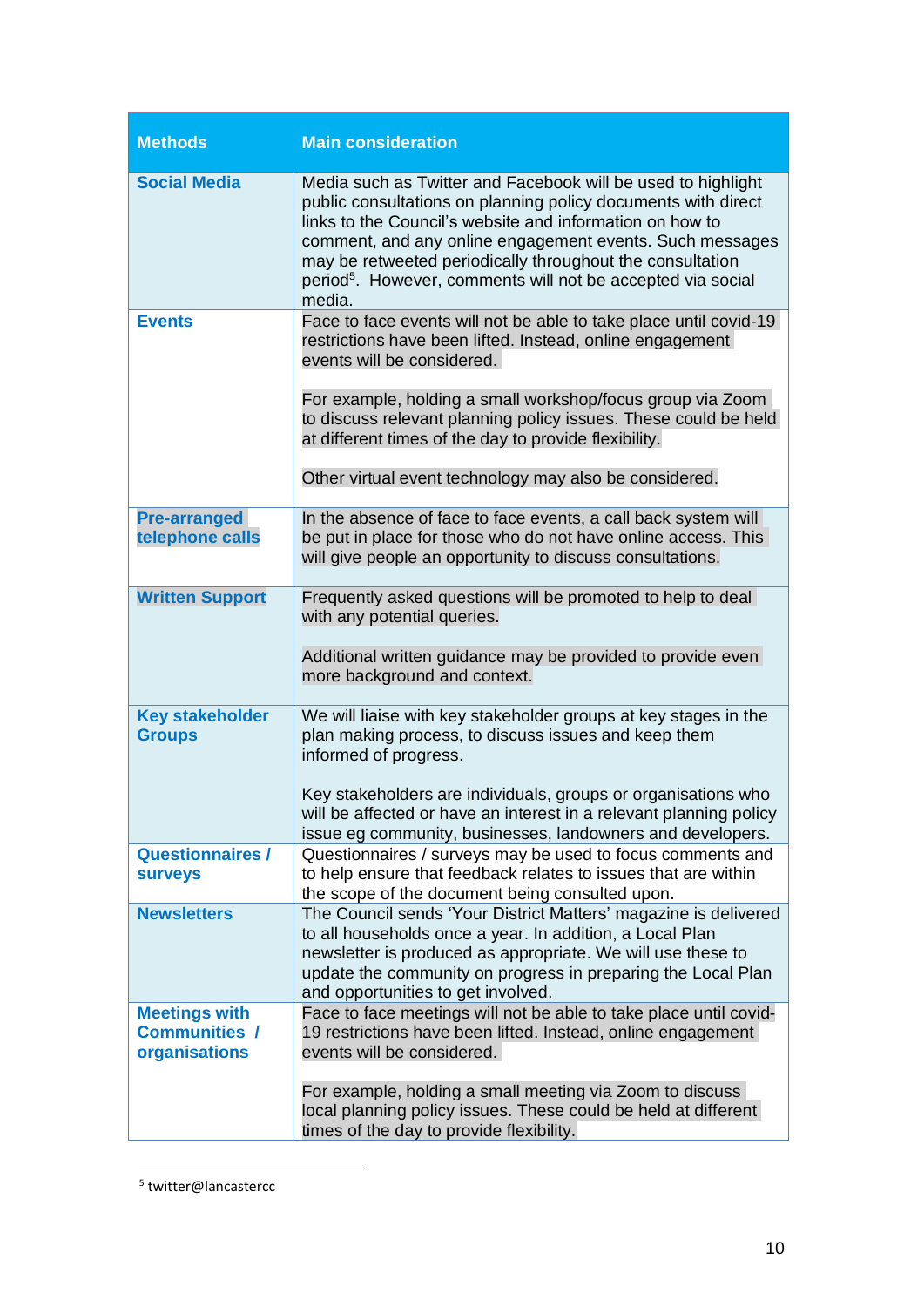| <b>Methods</b> | <b>Main consideration</b>                                                                                                               |
|----------------|-----------------------------------------------------------------------------------------------------------------------------------------|
|                | We will work closely with local community representatives to<br>help to promote online meetings and events and the call back<br>system. |
|                | Communities may decide to nominate representatives to share<br>views on their behalf.                                                   |

#### **Figure 1** – consultation methods

- 4.13 Formal consultation periods during the Local Plan process provide an opportunity for anyone to submit representations to the Council in writing, by email, or by using the Council's online response facility<sup>6</sup>. These formal public consultations take place:
	- during **plan preparation** when the Council will consult publicly on the emerging plan for a 6 week period;
	- on the **publication** of the Local Plan document and supporting documents, when anyone can make formal representations to the Council during a formal 6 week public consultation. The Council send these representations to the Planning Inspectorate when submitting the Local Plan document and supporting evidence for independent examination; and,
	- at **independent examination,** those who submitted representations have the right to be heard by the planning inspector.

#### **Feedback – What will happen to the Representations Received?**

- <span id="page-10-0"></span>4.14 The representations that are received through any consultation will be made public on the Council's website to allow for other interested parties to view them. The information published will include the name of the responder and details of the response made.
- 4.15 Anyone who makes a formal representation at the Publication Stage of plan preparation and requests to be kept informed will receive written notification of the progress of the document to adoption.
- 4.16 Following every major consultation stage, including 'Issues and Options', 'Draft Preferred Options' and 'Publication' the Council will prepare a consultation report which sets out the representations that people have made, the Council's response to them (an officer response), its justification for that response and any proposed changes to the document as a result of the comments received.
- 4.17 Prior to its publication this consultation report will be approved by Council Members via the Council's Local Plan Review Group (LPRG). Following the report's endorsement it will be made available on the Council's website.

<span id="page-10-1"></span><sup>6</sup> [www.lancaster.gov.uk/ppc](http://www.lancaster.gov.uk/ppc)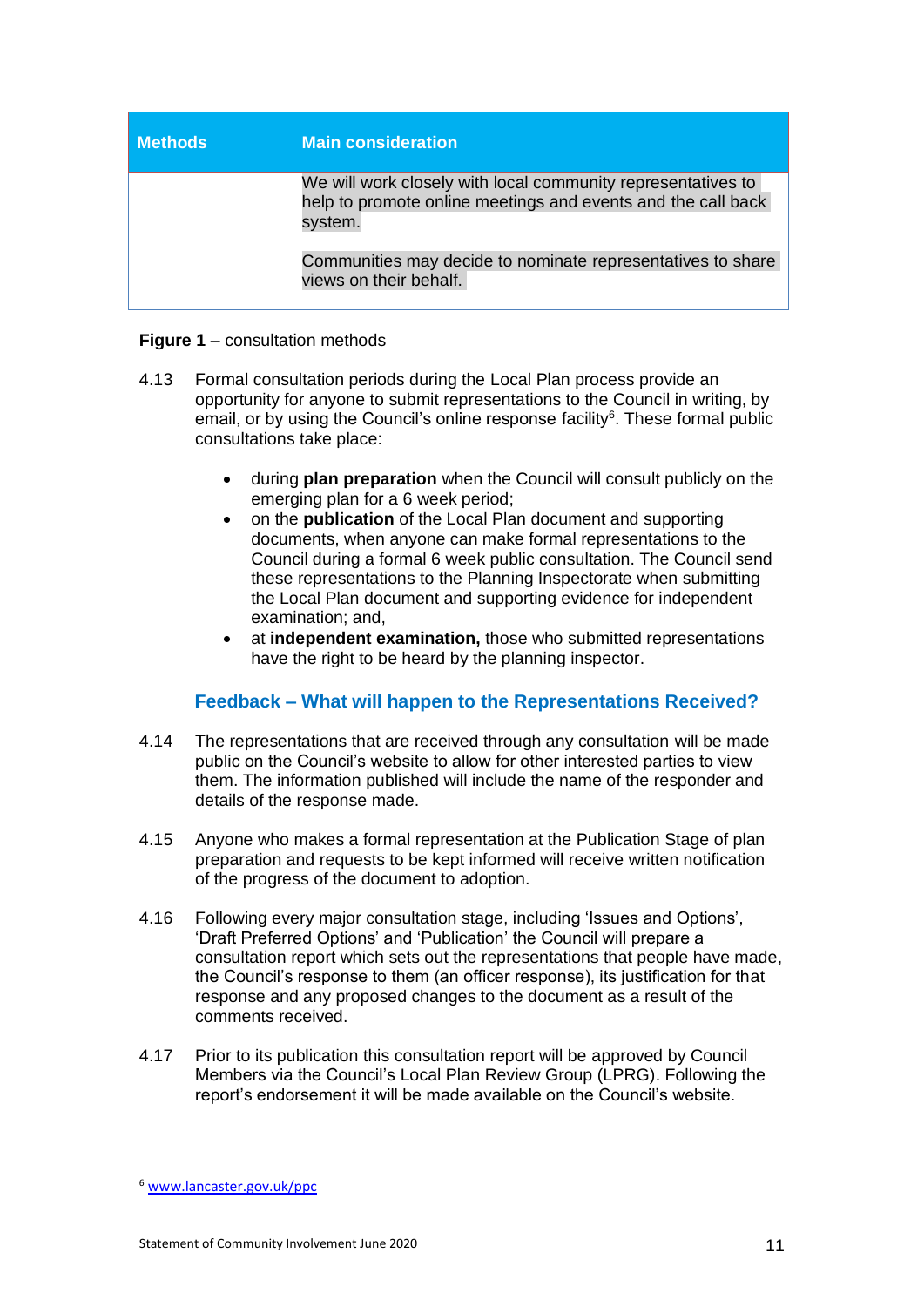#### **Access to Background Documents and Evidence Base**

4.18 The documents prepared as part of the emerging Lancaster District Local Plan are prepared on the basis of a sound and up-to-date evidence base. All relevant evidence base studies, assessments or strategies will be made available on the Council website and paper copies of these documents can be made available upon request subject to a nominal charge.

#### **Access to Officers**

<span id="page-11-0"></span>4.19 The Planning and Housing Policy Team maintains a strong commitment toward community involvement and will endeavor to ensure that professional advice is available at all times during normal office hours via email [planningpolicy@lancaster.gov.uk](mailto:planningpolicy@lancaster.gov.uk) or telephone on 01524 582383 or via post to the Planning and Housing Strategy Team, Lancaster City Council, PO Box 4, Town Hall, Lancaster, LA1 1QR.

#### <span id="page-11-1"></span>**The Local Plan Process (Development Plan Document Preparation)**

- 4.20 The preparation of Development Plan Documents (DPD) represents the most resource intensive strand of Local Plan preparation, particularly in relation to community involvement. Whilst there remains only one formal stage of consultation required for DPD preparation, best practice suggests that a number of informal stages are beneficial and aid the preparation of a sustainable Local Plan. These stages of consultation include:
	- Consultation on Issues and Options *(informal)*;
	- Consultation on a Draft Preferred Option *(informal)*;
	- Consultation on a Publication Version and Submission to the Secretary of State *(formal)*;
	- Independent Examination by a Planning Inspector appointed by the Secretary of State *(formal);*
	- Following the Independent Examination the Inspector will prepare an Inspectors Report which will include a number of recommendations and modifications. It will be for the Council to decide on whether to accept these recommendations and modifications

#### **Community Involvement at the Issues and Options Stage**

- <span id="page-11-2"></span>4.21 The issues and options stage of a Development Plan Document (DPD) is intended to be wide ranging and informal, there is no requirement on the Council to undertake such a stage. It will invite discussion on the objectives of the relevant DPD and the options available for achieving those objectives. The Council will not put forward any specific proposals at this stage.
- 4.22 Representations at this stage should be informal comments on the issues, suggestions and options raised and could include alternative options which have not been suggested by the Council. You will be able to comment on the 'Issues and Options' online, email or via letter.
- 4.23 If you are requesting the allocation of a specific site for development then it is highly desirable that you engage with the Council at this early stage so that community involvement is maximised and appraisal work can be undertaken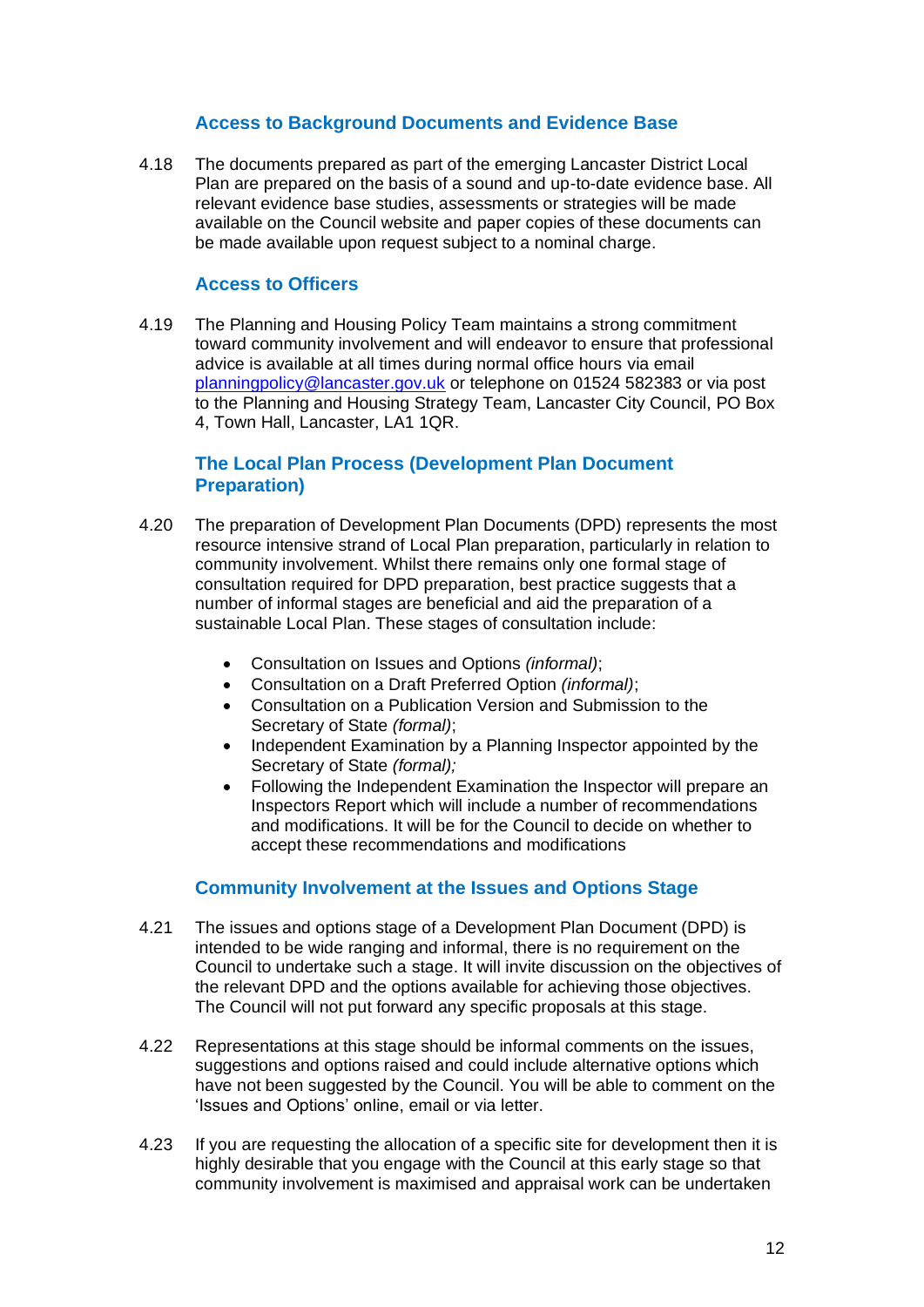on the proposed site through the plan preparation process. Development proposals can be more robustly assessed if the site and its proposed use are clearly defined.

#### <span id="page-12-0"></span>**Community Involvement at the Draft Preferred Options Stage (Regulation 18)**

- 4.24 At the Draft Preferred Options stage the Council will draw on the information and analysis of the Issues and Options consultation and the sustainability appraisal to prepare a draft preferred option setting out the Council's preferred approach to delivering the objectives defined at the Issues and Options Stage. Whilst this remains an informal stage of consultation and plan preparation this is likely to be the first stage that the Council will publish specific proposals on how to achieve these objectives.
- 4.25 Representations on Draft Preferred Options should take the form of a formal objection or supporting representation to a policy or allocation. Again this stage will provide an opportunity for representations which suggest alternative options for delivery of the DPD objectives. You will be able to comment on the 'Draft Preferred Option' either online or via email or by letter.
- 4.26 If you are requesting the allocation of a site for development you will be expected to clearly define the site, the uses proposed for the site, describe any community involvement already undertaken and why you think that the proposed site is a more sustainable option than those put forward by the Council.
- 4.27 As with the 'Issues and Options' stage, the Council will consider all representations that are made on the 'Draft Preferred Options' document and prepare a consultation report.

#### <span id="page-12-1"></span>**Community Involvement at the Publication Stage (Regulation 19)**

- 4.28 The 'Publication' stage represents the only formal stage of plan preparation and must be undertaken in accordance with the regulations set out in both the Planning and Compulsory Purchase Act 2004 and the Town and Country Planning (Local Planning) Regulations 2012. This stage represents the publication of the final version of the Development Plan Document (DPD) and a version which the Council feels does not need further amendment prior to its submission to the Secretary of State for independent examination.
- 4.29 Representations to the 'Publication' Stage have to specifically relate to one (or both) of two issues, legal compliance (i.e. has it been prepared in accordance with the regulations) and / or soundness (i.e. has it been prepared in accordance with national planning policy). Any representations which are received that do not address these two issues cannot be considered as valid and will not be counted as formal representations.
- 4.30 The Council will seek as far as possible to assist individuals making representations to a 'Publication' document to ensure that their responses do relate to legal compliance and/or soundness. The formal consultation period will take place for a six week period, representations received after this date will not be accepted. Further assistance will be provided by the Planning and Housing Strategy Team at that stage of plan preparation.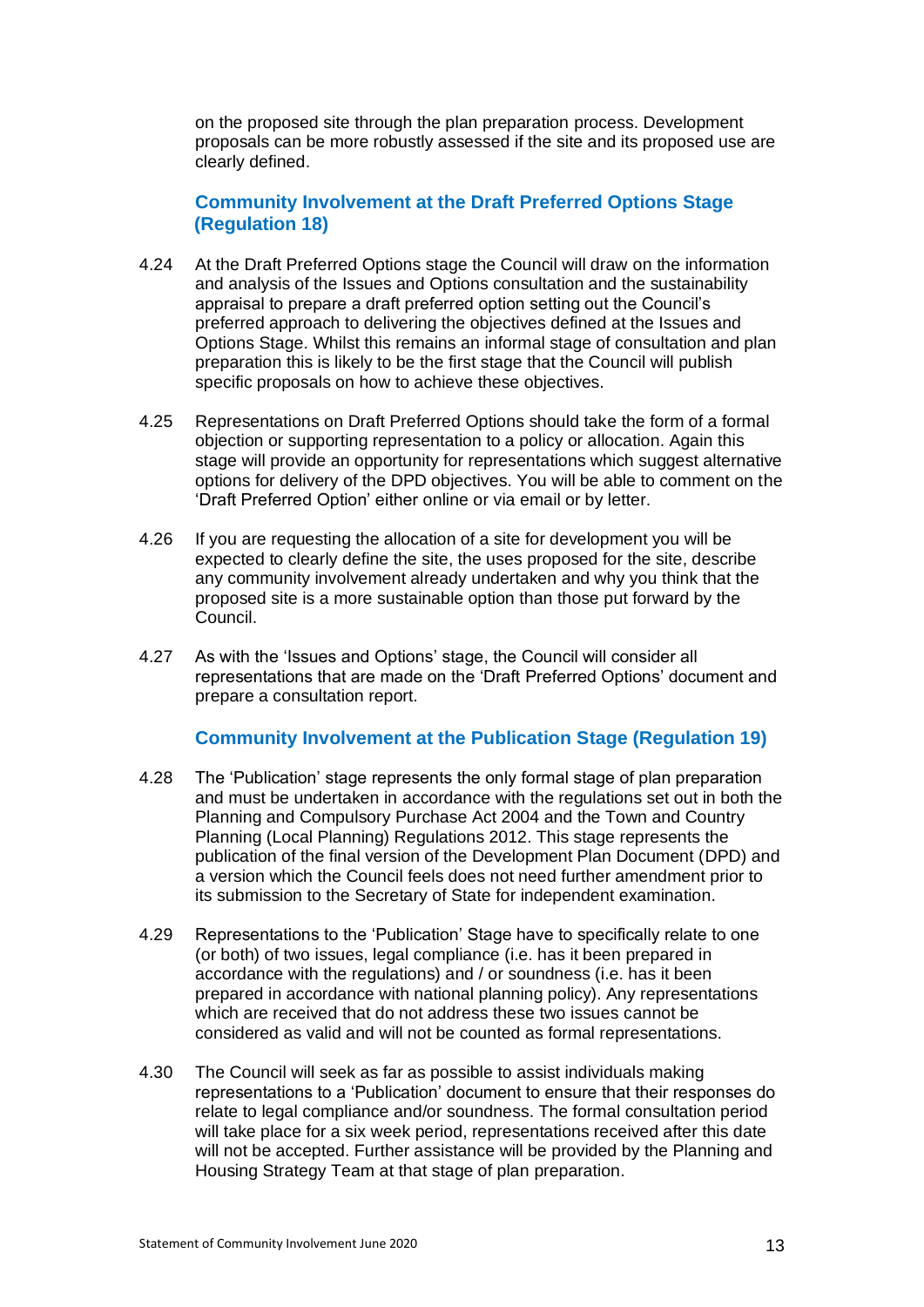4.31 All valid representations received will be collected by the Council and prepared for 'Submission' to the Secretary of State. At this stage the Council will still prepare a consultation report but this will include only a summary of the representations received. The Council may, if considered appropriate, prepare a list of proposed modifications which may seek to resolve any objections which have arisen at the 'Publication' stage.

#### <span id="page-13-0"></span>**Community Involvement at the Submission Stage (Regulation 22)**

- 4.32 The Development Plan Document, along with all supporting documentation and the representations received at the 'Publication' stage will be collected together and submitted to the Secretary of State to commence the process of independent examination.
- 4.33 Upon Submission, the Council will seek to notify all those registered on the planning policy consultation list that the document and all accompanying documentation including representations has been submitted to the Secretary of State. A notice of submission will be placed in local newspapers.

#### **Independent Examination (Regulation 24)**

- <span id="page-13-1"></span>4.34 Following the Submission of the DPD and accompanying documentation a Planning Inspector will be appointed and preparation for an Independent Examination will begin (sometimes this process is also known as Examination in Public (EiP)). The Planning Inspector will decide on how to best proceed with the EiP, identifying issues which should be debated. Generally the EiP includes a series of formal hearing which are chaired by the Planning Inspector.
- 4.35 A Programme Officer will be appointed from outside of the Planning Department and will be responsible for managing all the arrangements of the Examination process, including collating all documents, where appropriate, organising site visits and dealing with all correspondence. The Programme Officer reports to the Planning Inspector and will be the main point of contact for members of the public through the EiP.
- 4.36 The ability to speak at the EiP is limited to those individuals who have submitted representations at the 'Publication' stage and will be at the discretion of the Planning Inspector. Any representations which were submitted in previous rounds of consultation (such as the 'Issues and Options' stage and 'Draft Preferred Options' stage) will not be normally considered.

#### <span id="page-13-2"></span>**Formal Adoption of Development Plan Documents (Regulation 26)**

- 4.37 Following the conclusion of the EiP the Inspector will prepare and publish a report which will set out a series of recommendations and proposed modifications to the DPD. The Inspectors Report and its recommendations are binding on the Council (i.e. the Council must accept these changes should it take forward the DPD to adoption).
- 4.38 Should the Council seek to adopt the DPD, the modifications suggested by the Inspector must be undertaken and then a formal decision must be made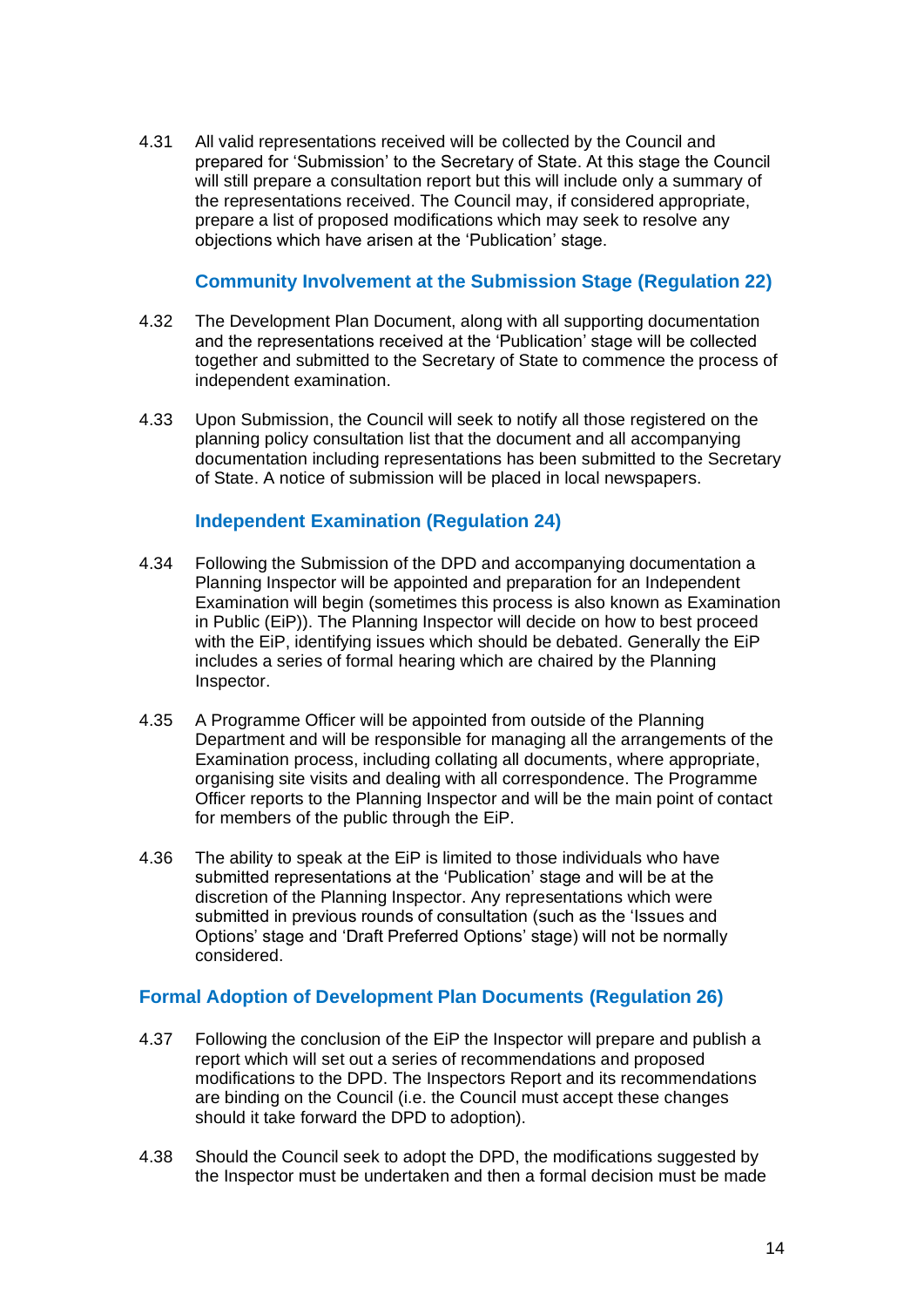by Council Members to adopt the DPD for planning purposes.

4.39 Following a Member decision to adopt, the Council must notify all consultees registered on the Planning Policy Consultation Database of their intention to adopt the document for planning purposes. A notice of adoption will be placed in all relevant newspaper press and will include information on the statutory rights of appeal.

# <span id="page-14-0"></span>**5.0 Involvement in the Development Management Process (Planning Application)**

5.1 We have long-established and successful methods of dealing with and consulting on planning applications and these methods, and the overall approach, will continue to form the basis for future consultations.

#### <span id="page-14-1"></span>**General Planning Advice / Permitted Development Enquiries**

- 5.2 Some minor development does not need planning permission; this is called '**Permitted Development'**. Some key information on whether planning permission is required or not can be found on the Council's website at [www.lancaster.gov.uk/planning](http://www.lancaster.gov.uk/planning) and the Planning Portal, [www.planningportal.co.uk/](http://www.planningportal.co.uk/)
- 5.3 Determining if planning permission is needed can be a complicated process. Even if you feel that planning permission is not required you may want to consider applying for a Proposed Lawful Development Certificate, for a fee. Even if you do not need planning permission it is always a good idea to discuss your proposals with your neighbours prior to commencing works.

#### <span id="page-14-2"></span>**Pre-application Discussions**

- 5.4 If you are making a planning application, you should discuss your proposals with the Development Management team before submitting the application. Pre-application advice is an opportunity to obtain an initial informal view regarding your proposal. It is important to note that whilst pre-application advice is considered to be key starting point in the application process it cannot guarantee a planning approval. We encourage applicants to consult with the community, statutory consultees and other interested parties before applying for planning permission so that well-founded concerns can be addressed in advance. If you are applying for planning permission, it is your responsibility as an applicant to determine whether underground or overhead utility services will affect your proposal
- <span id="page-14-3"></span>5.5 The Council offers advice for any proposed non-domestic development. Unfortunately you cannot apply for pre-application planning advice for domestic householder developments (i.e. an extension to a house or a domestic structure within the curtilage of a dwelling). However, the Council does provide pre-application advice for home improvement proposals by way of standard guidance. For further information on both non-domestic and domestic pre-application advice please refer to the Council's website <http://www.lancaster.gov.uk/planning/planning-advice/will-i-get-permission>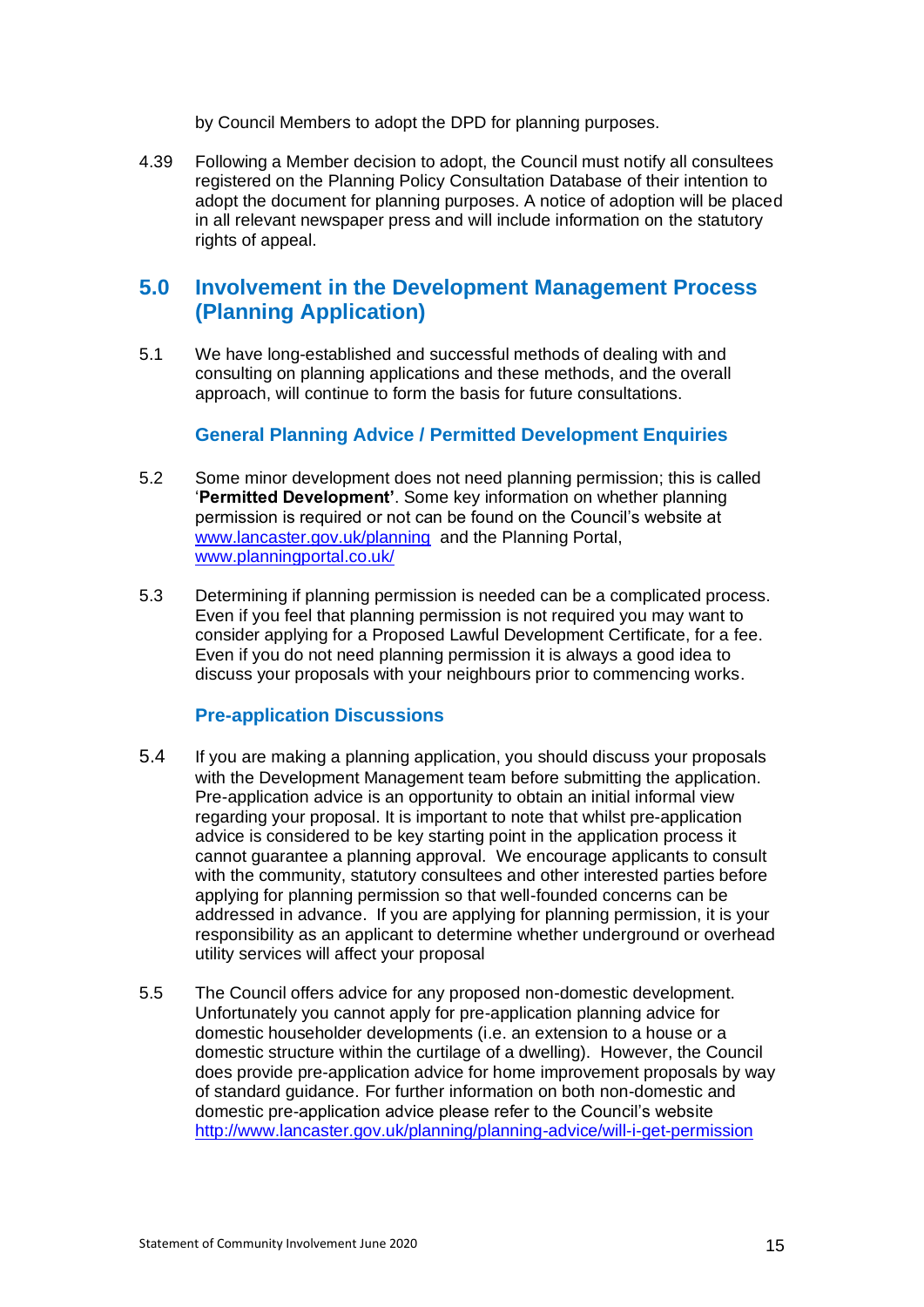#### **Application Consultation**

- 5.6 When the Council receives an application, the Council will use their discretion in terms of the level of notification required which is dependent on the scale, location and impact of the proposal. However, it will comply with the national statutory requirements. For example, where required by the Statute the Council will place a site notice in a visible location in close proximity to the proposal site and/or a press notice in the local newspaper.
- 5.7 We require application plans to be clear, easily understandable and show all relevant details. We encourage developers of major schemes to consult with the local community before they apply for planning permission. When we consider planning applications, the Council will consult with neighbours, (neighbour notification via letter is at the Council's discretion), parish councils and specialist consultees. All comments (unless defamatory) are placed on public record. All decisions are explained in terms of relevant planning policies and matters raised by consultees either in a committee or delegated report.
- 5.8 The Council will notify consultees by email giving them 21 days in which to comment on the application (or in the case of Natural England 28 days to comment on a planning application which potentially affects a SSSI). On the expiry of the consultation period the Council has the powers to determine most applications under delegated authority.
- 5.9 Sometimes people change their plans. Where significant changes to plans are proposed, that result in a development that would be materially greater (in scale, height or general impact) than what was originally applied for, it will be expected that a new application will be required which would be re-consulted upon. Where changes are proposed that would alter the impact of the scheme on neighbouring properties the Council will only re-consult with the materially affected properties. Minor amendments which result in no significant difference in impact, or an improvement in impact, will usually not be subject to further consultation. These considerations will apply both to amended plans submitted before a decision is made and to amendments to a scheme after it has been approved.
- 5.10 Full details (current advice and scope of the pre-application service, advice and costs), can be found on the Council's website using this link: <http://www.lancaster.gov.uk/planning>

#### **Publishing Planning Applications**

- <span id="page-15-0"></span>5.11 A weekly list of all applications is sent to a number of external bodies such as United Utilities and Environment Agency, and Ward Councillors. Where it is a necessary legislative requirement we will advertise relevant applications in the local press.
- 5.12 Individual notification consultation letters are sent to neighbours (even if in another district), who can be identified from a plan and have a contiguous boundary with the development site. A site notice is put up for each application where it is a statutory requirement and applications are also available to view on our website. Neighbouring councils are consulted where appropriate.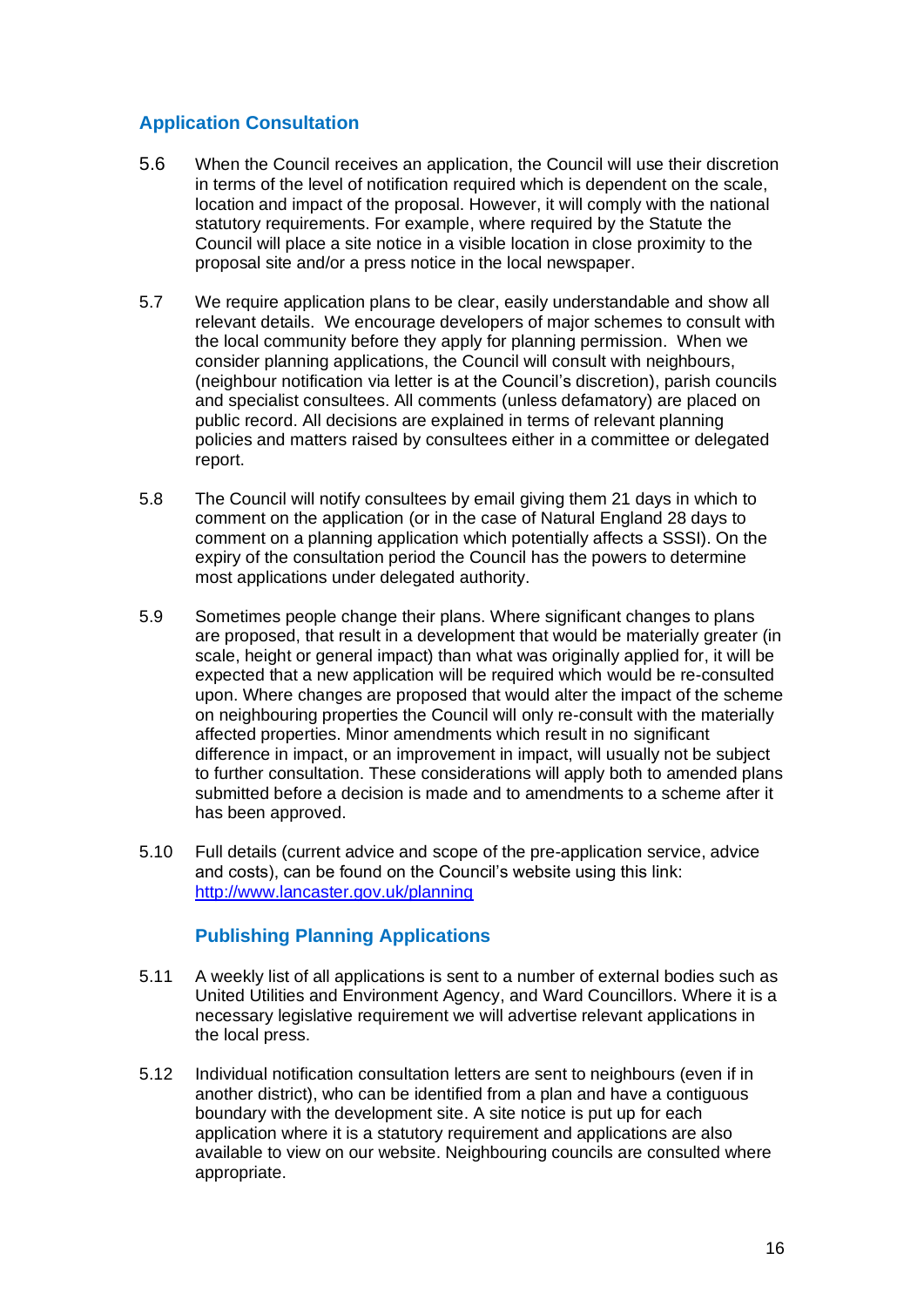- 5.13 Where appropriate we seek the views of other organisations, such as local amenity societies. We consult the relevant parish/town council(s) and any other relevant statutory bodies, (i.e. Historic England, Natural England, The Canal and River Trust and the Environment Agency). All consultees have 21 days in which to respond to a standard application (or in the case of Natural England 28 days to comment on a planning application which potentially affects a SSSI).
- 5.14 Where applications would affect the character or setting of a listed building, or the character of a conservation area, or directly affect a Public Right of Way or its setting, notices are published in the local paper.
- 5.15 The Council's Conservation Officer is consulted on applications in or adjacent to conservation areas, and/or applications affecting listed buildings and other heritage assets. Notices will be placed on site and in the press for all listed building consent applications.
- 5.16 In the case of applications for major infrastructure, consultation is to be undertaken by the developer. Our role in these cases is to provide advice and an assessment of the appropriateness and effectiveness of the consultation, which will be reported to the Planning Inspectorate (PINS).
- 5.17 'Community Involvement in Planning Applications' sets out the Council's approach to consulting the community on planning applications – please refer to Figure 2 below: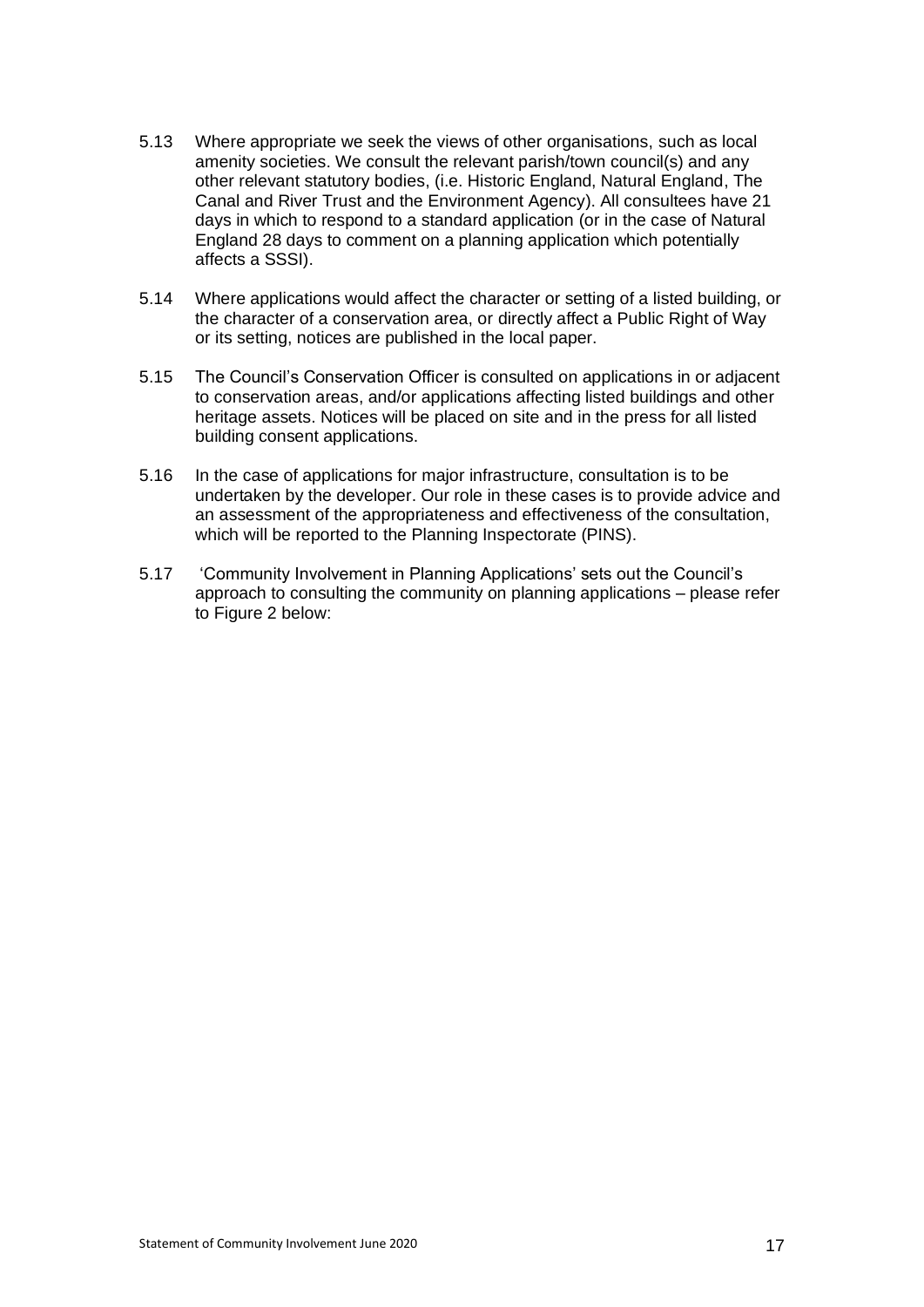| <b>Methods</b>                                                                                                                                                                                                                                                                              | All planning<br>applications | Applications which might<br>affect the character and<br>appearance of a listed<br>building and<br>Conservation area. | <b>Applications</b><br>which directly<br>affect a Public<br><b>Right of Way or</b><br>its setting | Major<br>developments<br>$*7$ | <b>Applications</b><br>accompanied by an<br>Environmental<br><b>Statement or</b><br>proposals that<br>departure from the<br>provisions of the<br>development<br>plan. |
|---------------------------------------------------------------------------------------------------------------------------------------------------------------------------------------------------------------------------------------------------------------------------------------------|------------------------------|----------------------------------------------------------------------------------------------------------------------|---------------------------------------------------------------------------------------------------|-------------------------------|-----------------------------------------------------------------------------------------------------------------------------------------------------------------------|
| Consultation letter to all properties<br>that adjoin the application site and<br>to those in the immediate area<br>that might reasonably be judged to<br>be affected by the development<br>(e.g. properties on the other side of<br>the street) $-$ this is at the Council's<br>discretion. | ✓                            |                                                                                                                      |                                                                                                   |                               |                                                                                                                                                                       |
| Weekly list of planning<br>applications                                                                                                                                                                                                                                                     | ✓                            |                                                                                                                      |                                                                                                   |                               |                                                                                                                                                                       |
| Website                                                                                                                                                                                                                                                                                     | ✓                            |                                                                                                                      |                                                                                                   |                               |                                                                                                                                                                       |
| <b>Site Notice</b>                                                                                                                                                                                                                                                                          |                              | ✓                                                                                                                    | $\checkmark$                                                                                      | ✓                             |                                                                                                                                                                       |
| Advert in local press                                                                                                                                                                                                                                                                       |                              |                                                                                                                      |                                                                                                   | $\checkmark$                  |                                                                                                                                                                       |
| Consultation with organisations as<br>required by Statute                                                                                                                                                                                                                                   | $\checkmark$                 |                                                                                                                      |                                                                                                   |                               |                                                                                                                                                                       |

Figures 2 - Community Involvement in Planning Applications'

<sup>&</sup>lt;sup>7</sup> \* 10 dwellings or more; outline sites of 0.5 hectares or larger where the number of dwellings is not known; new building(s) with a floorspace of 1000sq.m or greater; or development carried out on a site having an area of 1 hectare or more.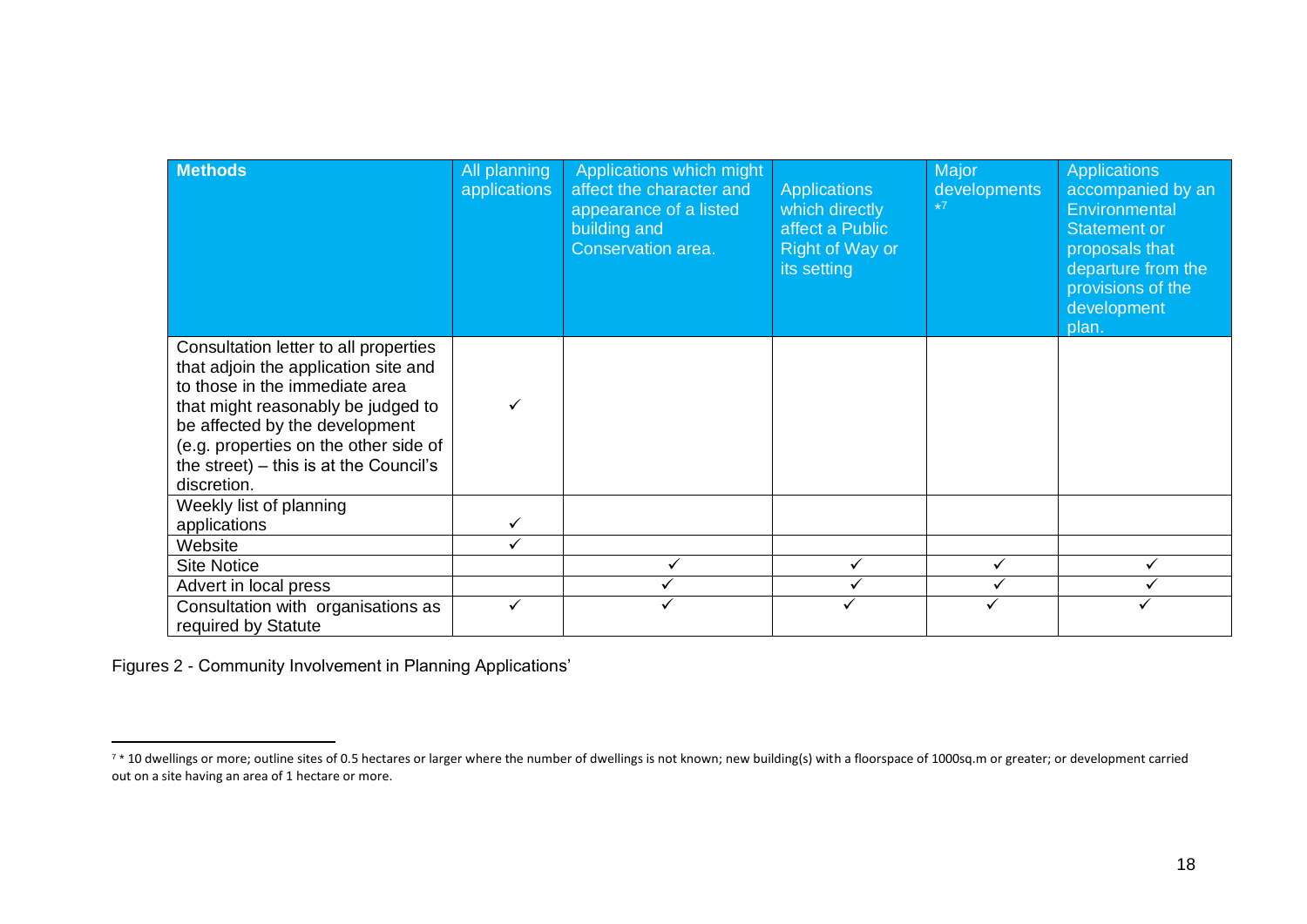- 5.18 Our Statutory Register of planning applications can be viewed online at [http://www.lancaster.gov.uk/planning/view-applications-and-decisions.](http://www.lancaster.gov.uk/planning/view-applications-and-decisions) The Register includes forms, plans, drawings and reports accompanying the application and decision notices. Different documents are viewable at different stages of the application following guidance agreed by the Information Commissioners Office. Comments concerning planning applications are subject to certain principles in the 'Data Protection Act'. If planning applications are submitted to the Council and the submission includes confidential information (e.g. financial information or personal medical information), then that will be kept confidential. Paragraphs 21 and 22 below, give guidance on how to comment on a planning application(s).
- <span id="page-18-0"></span>5.19 Planning applications and associated documents can be viewed online.

#### **How to comment on Planning Applications**

- 5.20 Comments may be made by anyone, regardless of whether they were consulted individually. We welcome any comments, whether in support of an application or objecting to it, although we can only take account of comments that relate to "planning considerations". These include matters such as traffic and highway safety issues, and impact on the character of an area, but not loss of property value, private disputes between neighbours and matters covered by leases or covenants. For further information please refer to Figure 3 below or [http://www.lancaster.gov.uk/planning/comment-on](http://www.lancaster.gov.uk/planning/comment-on-planning-applications-chapters?chapter=2)[planning-applications-chapters?chapter=2](http://www.lancaster.gov.uk/planning/comment-on-planning-applications-chapters?chapter=2)
- 5.21 Comments must include: the planning reference number, name and address and the date. Only 'material planning considerations' will be considered in responses.
- 5.22 We encourage all comments to be made within 21 days and submitted online using our Public Access facility [https://planning.lancaster.gov.uk/online](https://planning.lancaster.gov.uk/online-applications/)[applications/](https://planning.lancaster.gov.uk/online-applications/) Comments received electronically, via email will be acknowledged automatically. Postal comments will not be acknowledged. Only one instance will be put before the case officer and considered, and emails and comments submitted online carry equal weight.

| Matter generally considered to be<br><b>PLANNING GROUNDS</b>                                             |              | <b>Matters NOT generally</b><br>considered to be PLANNING<br><b>GROUNDS</b>         |   |
|----------------------------------------------------------------------------------------------------------|--------------|-------------------------------------------------------------------------------------|---|
| Local Plan Policies, Development<br>Plan Policies and guidance within<br>other local planning documents. |              | $\checkmark$ Loss of financial value of a<br>property as a result of<br>development | X |
| Government Policy within the<br>National Planning Policy Framework.                                      | $\checkmark$ | Commercial competition and<br>increased competition of<br>individual businesses     | X |
| The planning history of the site $-$<br>existing uses and previous<br>decisions.                         | $\checkmark$ | Matters covered by other<br>legislation, such as the Building<br>Regulations.       | X |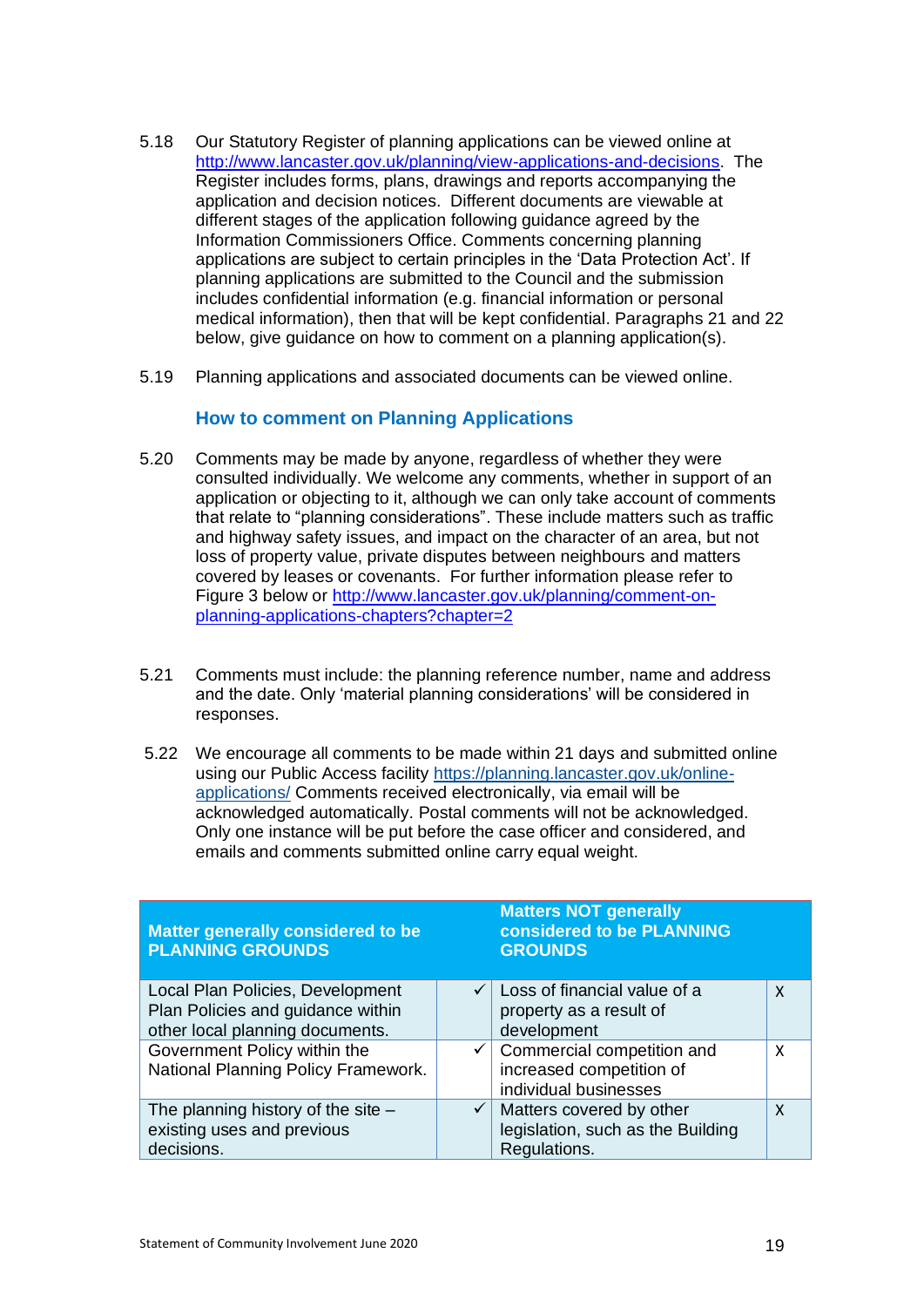| <b>Matter generally considered to be</b><br><b>PLANNING GROUNDS</b>                                                   |              | <b>Matters NOT generally</b><br><b>considered to be PLANNING</b><br><b>GROUNDS</b>                                                                   |              |
|-----------------------------------------------------------------------------------------------------------------------|--------------|------------------------------------------------------------------------------------------------------------------------------------------------------|--------------|
| The design / appearance of the<br>proposed development and its<br>impact on the character of the area.                | ✓            | The race, gender, ethnicity,<br>religion, sexual orientation and<br>socio-economic status of the<br>applicant.                                       | X            |
| The number of buildings and how<br>they are arranged on the site.                                                     | $\checkmark$ | The occupiers of the development<br>(except where it is meeting a<br>specified e.g. sheltered housing).                                              | $\mathsf{X}$ |
| The impact of development on<br>highways, public rights of way,<br>including parking, access and<br>highway safety.   | ✓            | Private property rights (e.g.<br>boundary or access disputes,<br>restrictive covenants).                                                             | X            |
| Overlooking and loss of privacy or<br>loss of daylight / sunlight as a result<br>of development.                      | ✓            | Whether an application is for<br>retrospective permission.                                                                                           | X            |
| The protection of the countryside, its<br>character and appearance.                                                   | ✓            | Your views of the applicant's<br>morals, motives or past record.                                                                                     | X            |
| The protection of Listed Buildings,<br>conservation areas, nature<br>conservation sites and<br>archaeological remains | $\checkmark$ | Possible future development – the<br>Council has to consider the<br>application placed before it, not<br>what might be applied for in the<br>future. | $\mathsf{x}$ |
| <b>Control of Pollution and Noise</b>                                                                                 | ✓            | Loss of views over other people's<br>land.                                                                                                           | X            |
| The effect of development on the<br>overall viability or viability of a town<br>centre.                               | ✓            | How long you or the applicant<br>have lived in the area.                                                                                             | X            |

**Figure 3**: Planning Grounds for Making a Representations

#### <span id="page-19-0"></span>**Letting people know the Outcome**

- 5.23 It is not possible to respond individually to comments made on a planning application. The decision notice is available for public view on our website. The decision notice will set out any conditions imposed on a consent, or if the application has been refused the reasons why.
- 5.24 Only the applicant can appeal against the decision, but if an appeal is made the consultees and/or neighbours that were notified at the application stage will be notified again and have the opportunity of making further representations, though to the Government's Planning Inspector dealing with the appeal. Other parties can apply to have the decision judicially reviewed though you should seek urgent independent legal advice in this regard because there are time limits to making such applications.
- <span id="page-19-1"></span>5.25 Appeal decisions can also be inspected on our website.

#### **Planning Regulatory Committee and associated Public Representations**

5.26 Most applications are determined by planning officers under delegated powers. Some applications are determined by the Planning Regulatory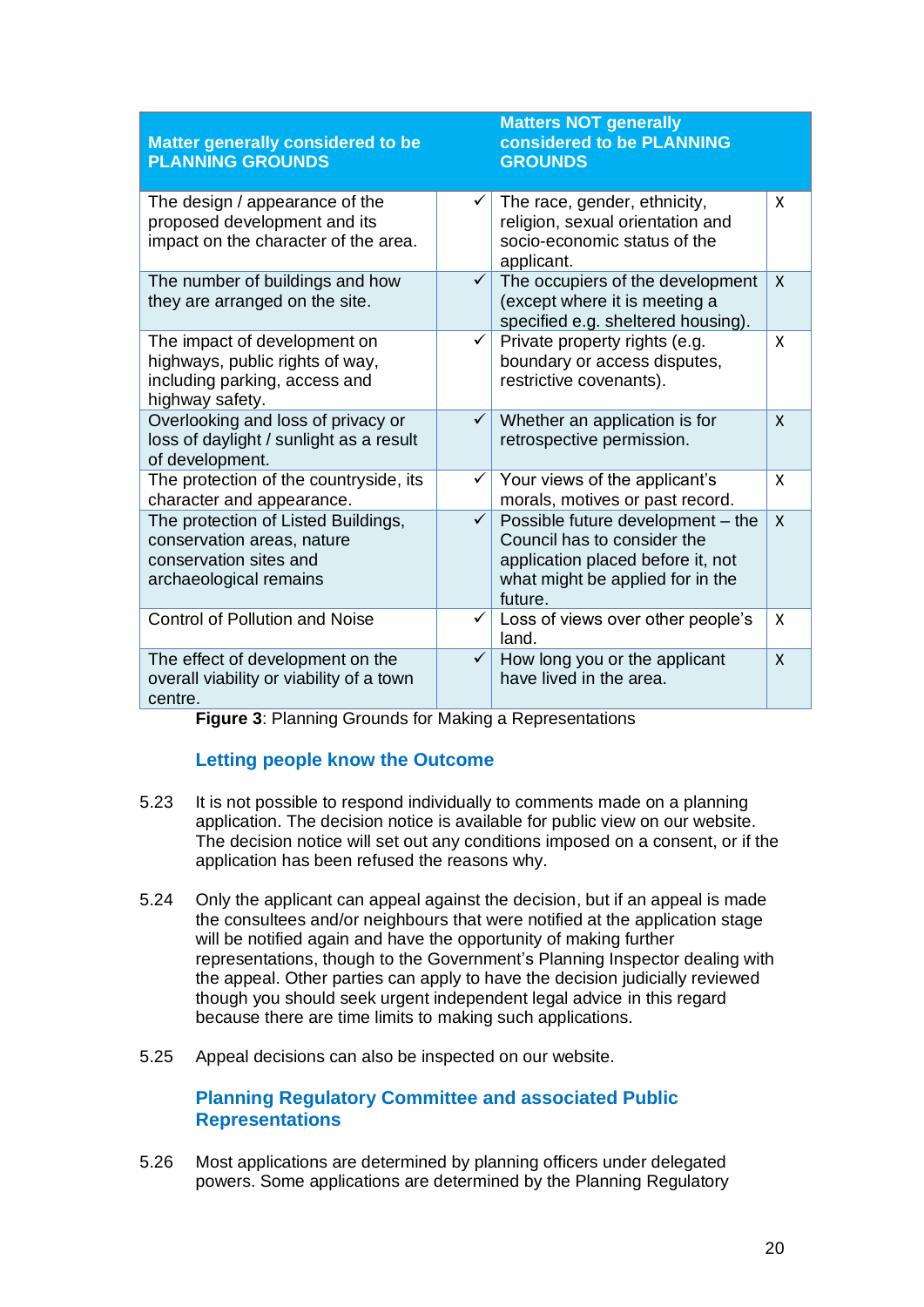Committee (outlined in the Scheme of Delegation within the Council's Constitution). The Committee's agendas are published at least seven clear working days in advance of the meeting and can be read on our website. Planning Committee meetings are public meetings, at which representations can be heard in line with the procedural rules that can be found at [http://www.lancaster.gov.uk/the-council-and-democracy/speak-to-the](http://www.lancaster.gov.uk/the-council-and-democracy/speak-to-the-planning-committee)[planning-committee.](http://www.lancaster.gov.uk/the-council-and-democracy/speak-to-the-planning-committee) Please note: committee meetings will take place online until Covid-19 restrictions are lifted.

#### **Community Involvement from Applicants**

- <span id="page-20-0"></span>5.27 Applicants for schemes with significant off-site impacts are positively encouraged to engage with the local community (adhering to social distancing rules), key stakeholders and utility providers before making applications. Whilst it is not compulsory for an applicant or developer to liaise or involve community in the evolution of their application proposals, (with the exception of applications for wind turbine development involving more than 2 turbines or where the hub height of any turbine exceeds 15 metres) this may assist in avoiding delays through the formal planning application process and add quality to the application proposals.
- 5.28 Part 2 of the Town and Country Planning (Development Management Procedure) (England) Order 2015 ("the Order"), requires developers / applicants to undertake compulsory pre-application consultation with the local community for any development involving applications for wind turbine development involving more than 2 turbines or where the hub height of any turbine exceeds 15 metres. The Order requires a planning application to be accompanied with particulars of how the applicant complied with this requirement, any responses to the consultation that were received by the applicant and the account taken of those responses. The Order does not, however, set out any statutory guidance on how such consultation should be undertaken. Community engagement may continue following the submission of a planning application.
- 5.29 The measures needed will depend on the proposal (**see Figure 4**) and could include online public meetings, exhibitions, leaflets **Figure 1** lists the different consultation methods and techniques and appropriate measures for different types of development. Measures undertaken, representations received and changes made should be accurately reported by the applicant. Regardless of pre-application consultation the Council will still carry out the formal consultation exercise upon submission of a planning application.

| Type of application | <b>Recommended Pre-Application Community</b><br><b>Involvement</b> |
|---------------------|--------------------------------------------------------------------|
| Householder         | Discuss your proposals with any affected neighbours                |
| development         | (adhering to social distancing rules)                              |
| Development         | Discuss your proposals online with the relevant                    |
| outside Lancaster   | Parish Council or Town Council                                     |
| Development giving  | Online discussions with residents groups, public                   |
| rise to local       | meetings, leaflets and use of local media                          |
| controversy         |                                                                    |
| Regeneration        | Online discussion with residents groups and use of                 |
| Projects            | local media.                                                       |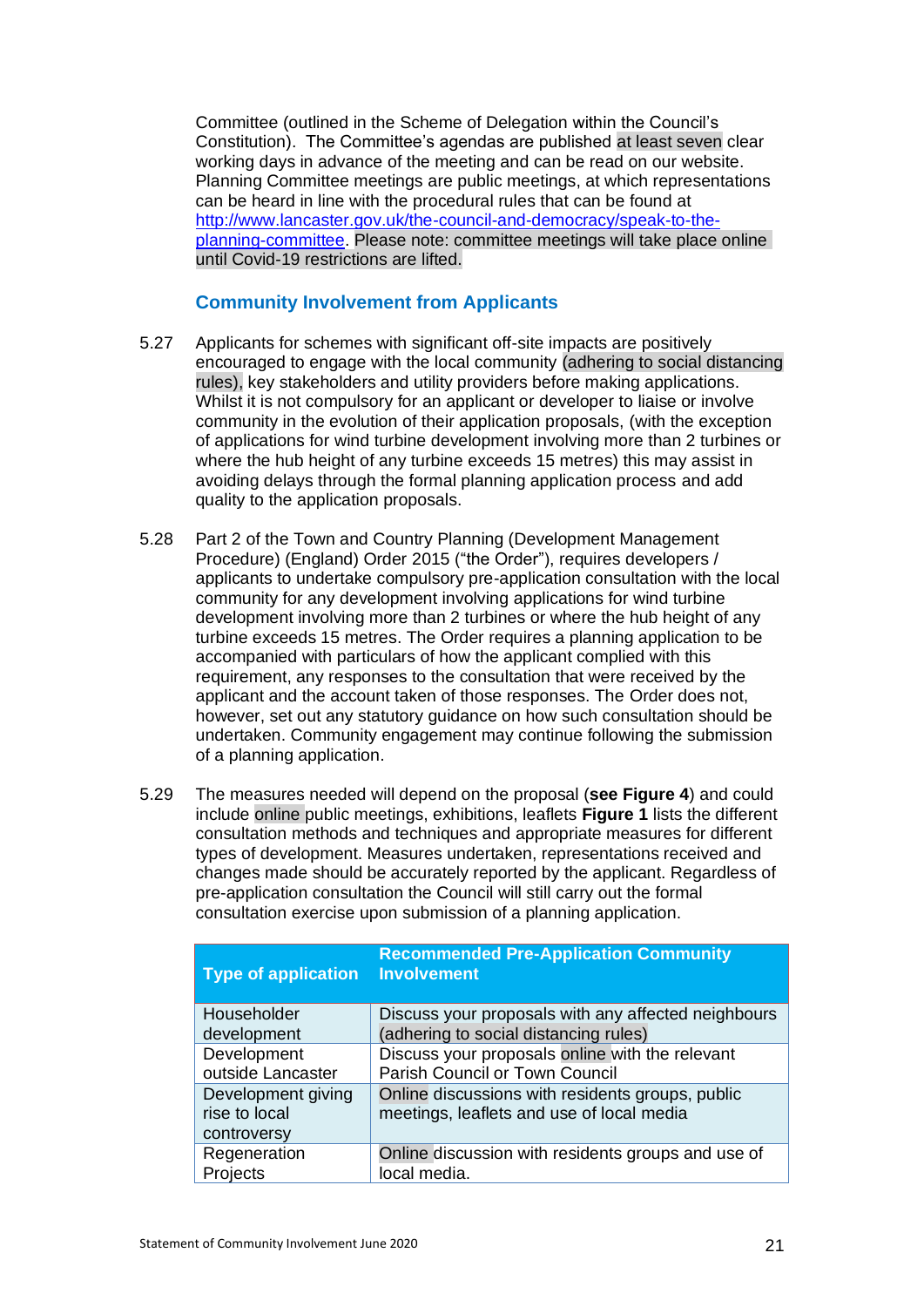| <b>Type of application</b>                 | <b>Recommended Pre-Application Community</b><br><b>Involvement</b>                                                                                                                    |
|--------------------------------------------|---------------------------------------------------------------------------------------------------------------------------------------------------------------------------------------|
| City and Town<br><b>Centre Development</b> | Consult online Chamber of Commerce, Chamber of<br>Trade, Amenity Societies,                                                                                                           |
| Development with<br>Significant Impacts    | Local and Regional Media, any local residents<br>groups, online exhibitions, public meetings, leaflets,<br>models (view by appointment), community websites,<br>statutory consultees. |

**Figure 4** – Different types of community engagement

Please also refer to 'Figure 1 – consultation methods' for other potential options while Covid-19 restrictions are in place.

#### **Supplementary Information to Accompany Planning Applications**

- <span id="page-21-0"></span>5.30 Major developments may also require specialist reports on issues such as retail impact, traffic, contamination, landscape, archaeology and environmental impact. Applications which are submitted without the appropriate range of supporting information will be regarded as invalid. Further information on the required information can be found within the Council's validation guide which is available on the Council's website at http://www.lancaster.gov.uk/planning/submit-a-planning-application.
- 5.31 For effective community involvement applications must be easily understandable. Applications must be accompanied by accurate metric plans (to scale), normally site plans, layout plans, floor plans, elevations and sectional drawings.
- 5.32 Plans should show how proposed buildings relate to each other and adjoining buildings in terms of height and floor levels. Applications should clearly show any buildings, trees and landscape features to be removed or otherwise affected.
- 5.33 Development with major off-site impacts and proposals in sensitive areas may sometimes benefit from more sophisticated measures such as models and detailed landscape or townscape analysis.

#### **The Enforcement of Planning Controls and Planning Complaints**

<span id="page-21-1"></span>5.34 If you are concerned about unauthorised development or think that a breach in planning control has occurred, you may write to, telephone or email the Council's planning enforcement team. Complaints are investigated in accordance with the Council's Enforcement Charter and complainants kept informed of progress of the case and whether action has been taken. Where no breach has occurred or where it has been decided that enforcement proceedings cannot be justified, we will explain to the complainant why this is the case. Please refer to the Council's website for further information <http://www.lancaster.gov.uk/planning/planning-enforcement>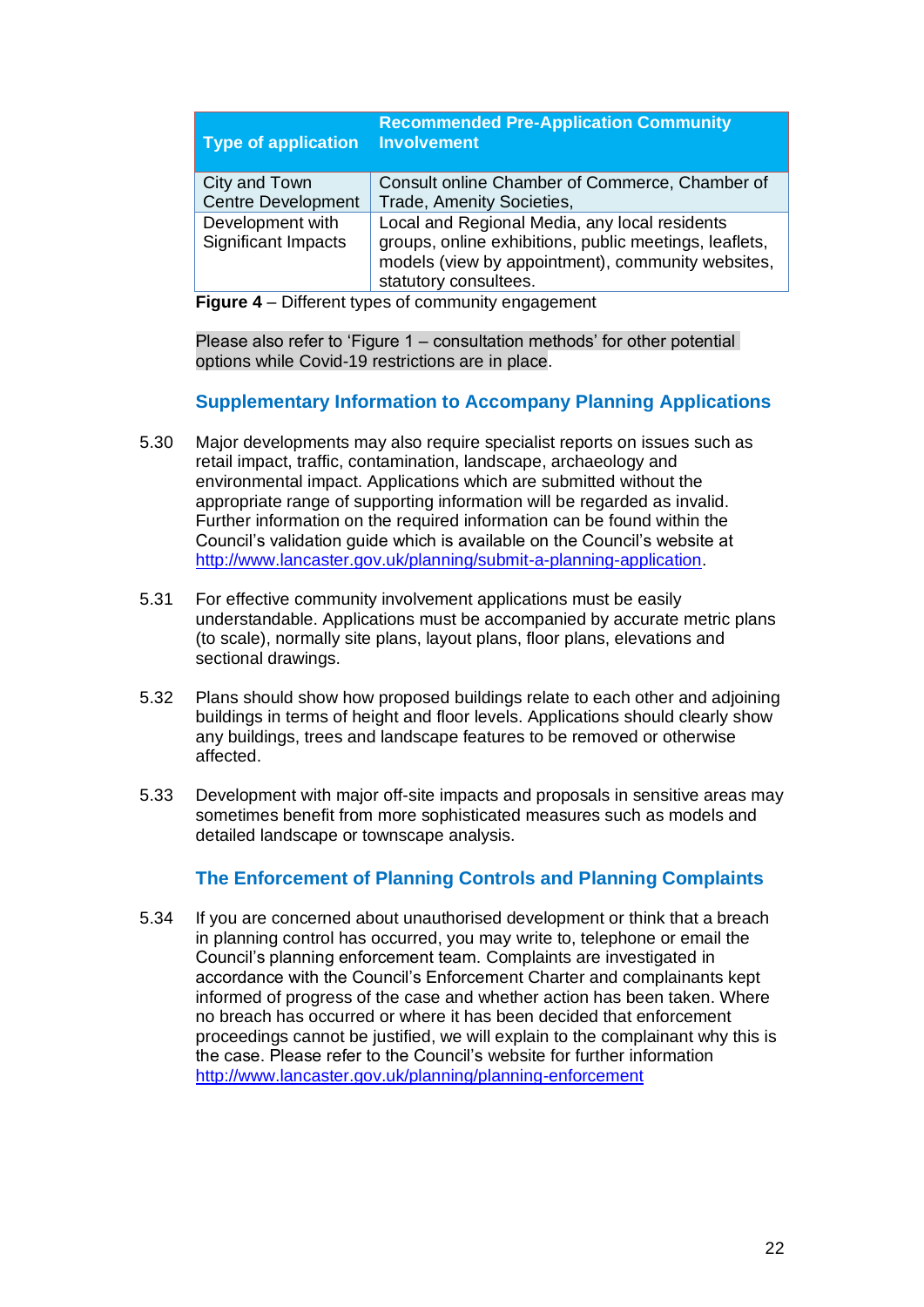# <span id="page-22-0"></span>**6.0 Involvement in the Preparation of Other Planning Documents**

#### **Supplementary Planning Documents (SPD)**

- <span id="page-22-1"></span>6.1 Supplementary Planning Documents (SPDs) relate to specific sites or specific planning issues. Unlike Development Plan Documents, they are not subject to Independent Examination and do not have Development Plan status. However, SPDs are given due consideration within the decision-making process and must relate to a specific Development Plan policy contained within a DPD. The Council will seek to prepare SPDs where it considers it to be necessary and appropriate and where it compliments the overall Development Plan process.
- 6.2 There is a three-stage process for the preparation of Supplementary Planning Documents, this includes:
	- Evidence Gathering
	- The Preparation and Consultation of a Draft Supplementary Planning Document
	- The Adoption of the SPD by Lancaster City Council
- 6.3 The key principles for community involvement which are applied to the preparation of Development Plan Documents equally applies to the preparation of Supplementary Planning Documents.
- 6.4 The approach to community involvement will remain to engage as many people who are interested in the issue / area as possible although it should be recognised that there is little value in engaging groups whose interests may lie outside both the geographical scope and the subject scope of the document consultation. Any community involvement on SPDs should be relevant, proportionate and efficient.
- 6.5 Normally there will be no requirement for community engagement in relation to the collection of any evidence; however this requirement will be dependent on the issues involved in the SPD. The Council will, where it is beneficial and appropriate to do so, undertake consultation as part of the evidence gather process itself or on the outcomes of the evidence gathering.
- 6.6 The Council will seek to prepare and publish a draft SPD which will draw on any earlier evidence collected. Consultation arrangements for Supplementary Planning Documents will be broadly similar for Development Plan Documents. The consultation measures to be used will, as a minimum, include the following:
	- Supplementary Planning Documents and any other relevant accompanying information will be made available for inspection at Morecambe Town Hall, by appointment only (during normal office hours);
	- A consultation period of at least six weeks;
	- All written documentation, mapping (if appropriate) and relevant supporting information will be made available on the Council's website; and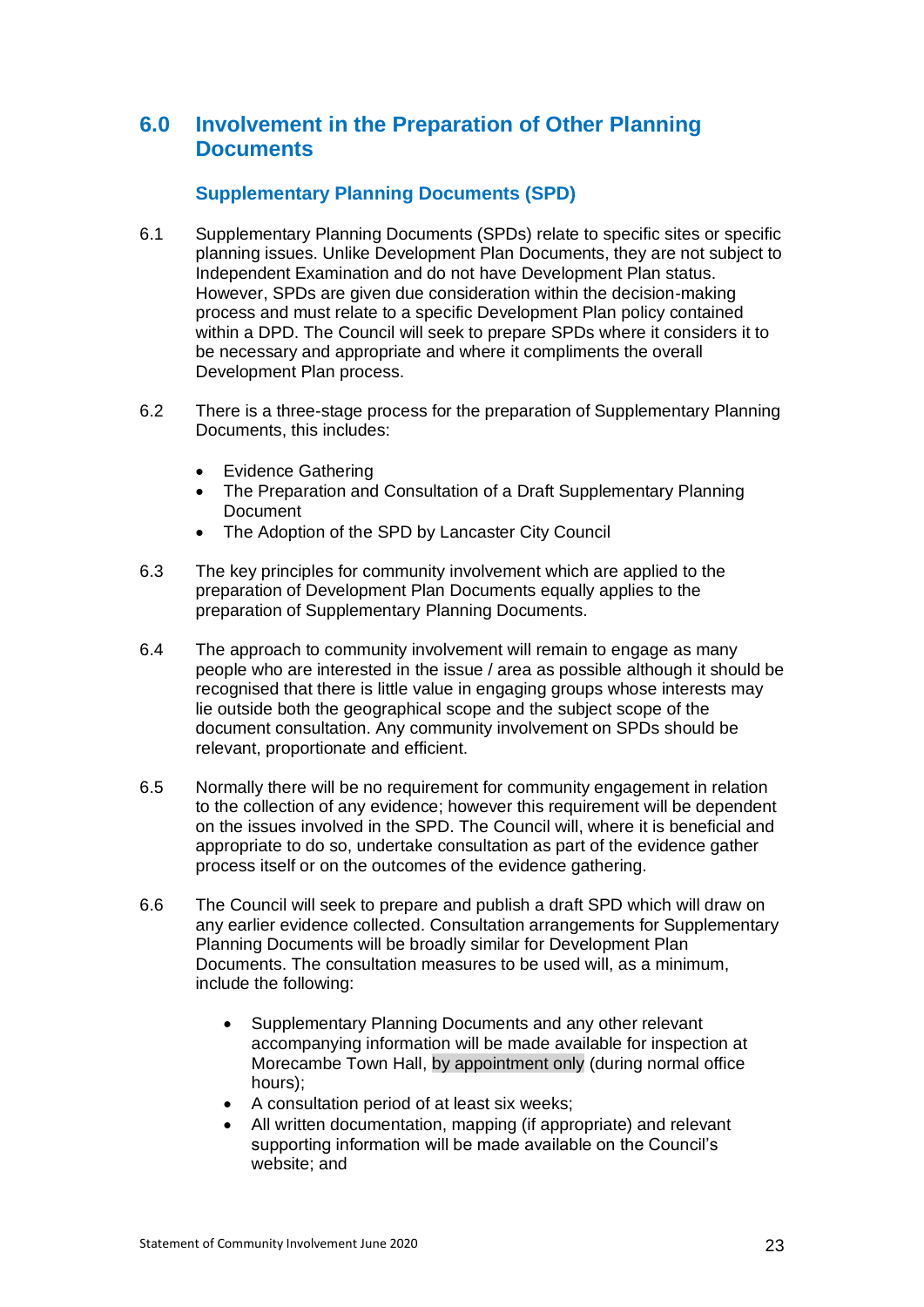- All parties identified in **Appendix 1** will be notified by email (unless a letter is specifically requested).
- 6.7 The Council may carry out more extensive consultation measures if it is felt necessary and where resources permit, this could include online public discussions and focus groups. This may include targeted consultation with any affected residents and other interested parties or organisations. This targeted consultation will be at the discretion of the Council and will be dependent on the scale and potential impact of the SPD.
- 6.8 The Council will seek to engage with local press for both Lancaster and Morecambe to ensure that the consultation process is highlighted in local newspapers, however this will be in part reliant on the local press.
- 6.9 As with the preparation of a DPD, following the consultation process the Council will seek to collate all representations received and prepare a consultation report which sets out a summary of the representation received, an officer response and a recommendation over whether a change is required to the SPD. Following the preparation of the consultation report this will be presented to Council Members at Local Plan Review Group (LPRG) recommending that it be endorsed and then published.
- 6.10 Upon publication of the consultation report, the document will be placed on the Council website. Members of the planning policy consultation list will be notified of the report's publication.
- 6.11 Following consultation on the draft Supplementary Planning Document the Council will decide on whether there is a need to revise the SPD and undertake further consultation or whether to formally adopt the SPD for planning purposes.
- 6.12 Should the SPD be considered ready for adoption the Council will seek relevant Member approval within the Council before the SPD is formally adopted. Upon formal adoption the Council will notify all consultees registered on the planning policy consultation list that adoption has taken place and the SPD can be formally used for planning purposes.

#### **Development Briefs**

- <span id="page-23-0"></span>6.13 Where large sites have been identified for development within the Land Allocations DPD which, due to their size, scale and impact, are considered to be strategic in nature the Council will consider the preparation of a development brief for the site.
- 6.14 Development Briefs will provide guidance and a framework for the development of a specific areas or site and may include the creation of a Masterplan which will guide future development. As with other SPDs, a development brief will not be subject to independent examination nor will it have Development Plan status. However, Development Briefs will be given due consideration within the decision-making process and must relate to a specific land allocation within the Land Allocations DPD. The Council will seek to prepare Development Briefs only where it considers it to be necessary and appropriate and where it compliments the overall Development Plan process.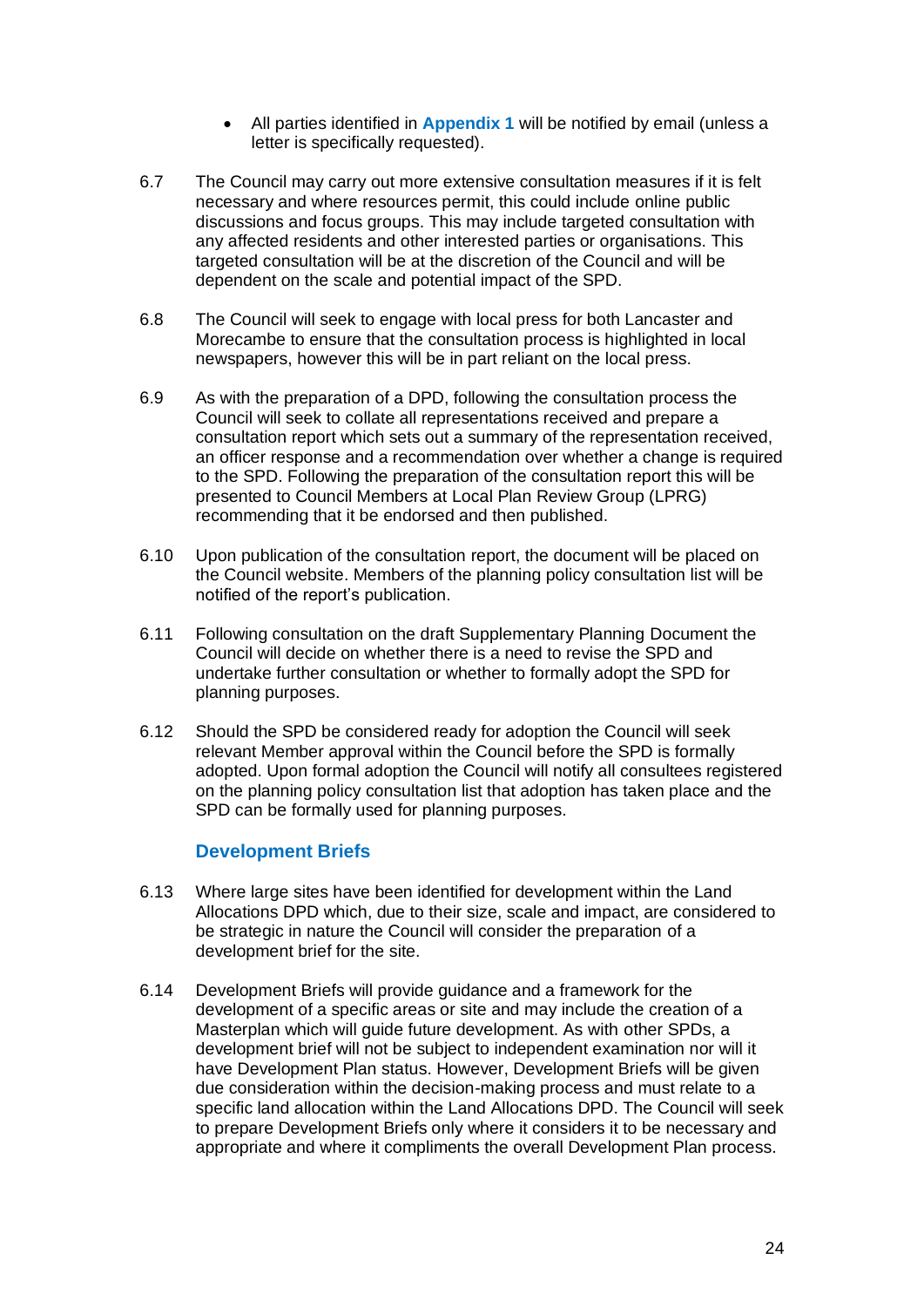- 6.15 Community Involvement in the preparation of Development Briefs will reflect the same requirements as those expected for other SPDs and the stages of preparation will also be similar to those described in paragraph 6.2 of this SCI.
- 6.16 The specific geographical nature of Development Briefs may require targeted consultation with individuals, organisations and key stakeholders such as developers and land owners, who may have a specific interest in that area or specific site. Therefore whilst all consultees on the planning policy consultation list will be notified of the preparation of a Development Brief and various other stages, more specific, targeted consultation may be required. However, such targeted consultation will be at the discretion of the Council.
- 6.17 The Council will seek to publish a draft Development Brief for consultation purposes and will undertake the same measures of community involvement as for Supplementary Planning Documents.
- 6.18 Following consultation on the draft Development Brief the Council will decide on whether there is a need to revise and undertake further consultation or whether to formally adopt the Development Brief for planning purposes.
- 6.19 Should the Development Brief be considered ready for adoption the Council will seek relevant Member approval within the Council before the Development Brief is formally adopted. Upon formal adoption the Council will notify all consultees registered on the Planning Policy Consultation Database will be notified that adoption has taken place and the Development Brief can be formally used for planning purposes.

#### **Neighbourhood Planning and Development Orders**

- <span id="page-24-0"></span>6.20 Unlike other Local Plan documents, Neighbourhood Plans (and Neighbourhood Development Orders) are prepared by communities themselves through parish and town councils (in areas that are parished) or Neighbourhood Forums (in areas which are not parished) with the support of the local planning authority.
- 6.21 Neighbourhood plans can establish positive policies to guide development in a neighbourhood, including the allocation of sites for development. A neighbourhood plan can only be approved if the majority of voters in the neighbourhood give vote in favour of the plan at referendum (delayed until 6 May 2021). Neighbourhood plans must support the strategic policies contained within in the Local Plan produced by the Council and in conformity with national planning policy.
- 6.22 Neighbourhood Development Orders can grant planning permission for specified developments in a neighbourhood area. Once established there would be no need for anyone to apply to the council for planning permission if it is for the type of development covered by the order. A Neighbourhood Development Order must still be in line with national planning policy, with the strategic vision for the wider area set by the Council, and any other legal requirements.
- 6.23 The preparation of neighbourhood plans is to facilitate new development above and beyond that defined in the Local Plan and the creation of new community infrastructure, it cannot be used to block or veto development.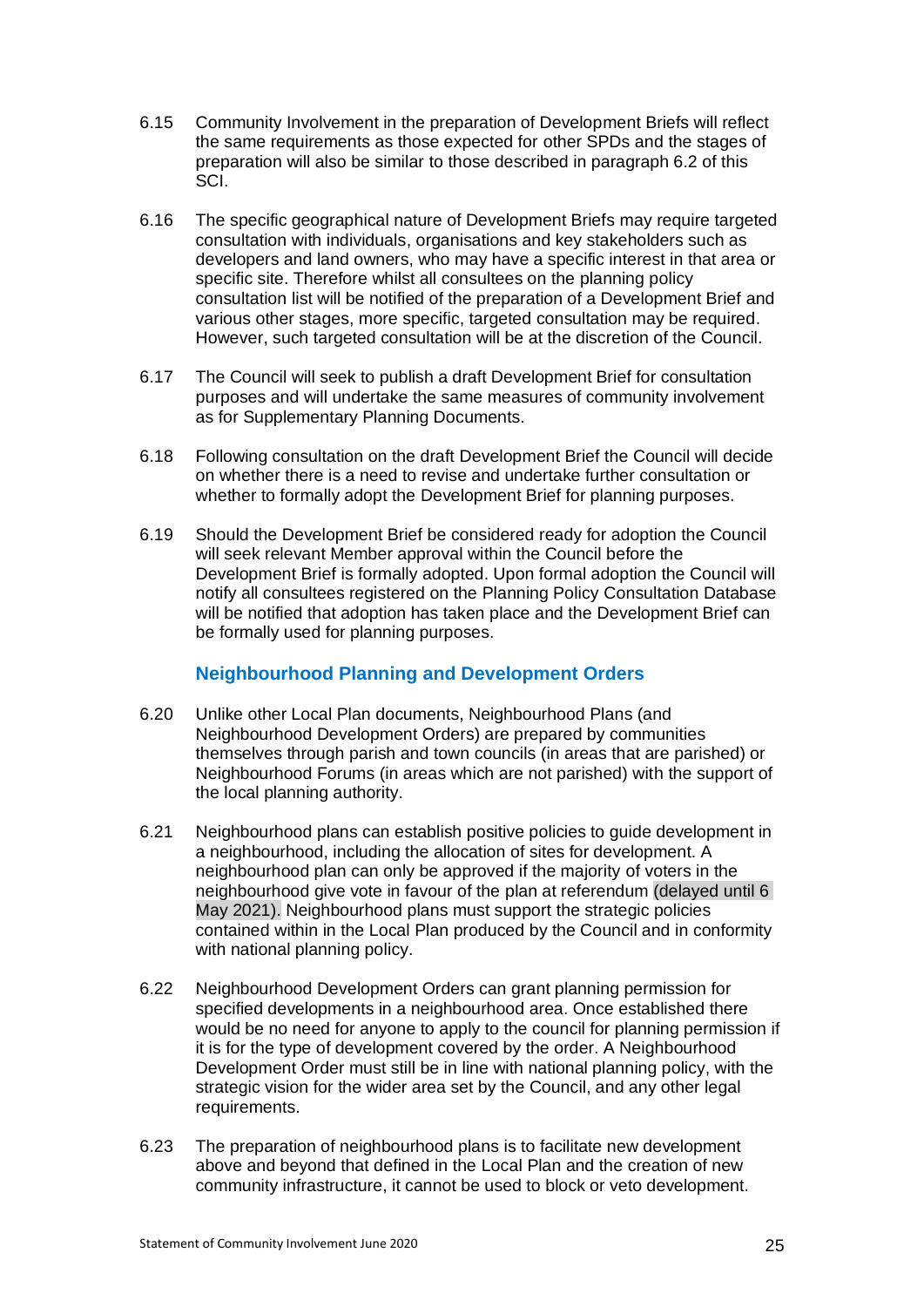- 6.24 The Council will not be the lead organisation in the preparation of Neighbourhood Plans, the preparation of these plans must be led by community organisations such as parish or town councils or neighbourhood forums. These organisations should be reflective of the whole community and should seek to represent all sections of the community.
- 6.25 Whilst the Council will not lead on the preparation of these plans, the Council do have a statutory duty to provide support and advice to groups who are interested in neighbourhood planning. If a decision is taken to prepare or modify a neighbourhood plan then the Council will seek to assist in the following duties:
	- The management of statutory consultation periods relating to the designation of a Neighbourhood Plan area;
	- The management of a Referendum relating to the approval of a Neighbourhood Plan (delayed until 6 May 2021);
	- Approving requests and publicising decisions;
	- Supporting (where resources permit) the preparation of a neighbourhood plan;
	- Assisting with the preparation of sustainability appraisal;
	- Consulting on the submitted plan (in line with Covid-19 restrictions):
	- Organising the Independent Examination;
	- Participating in the Independent Examination; and
	- Incorporating the Neighbourhood Plan into the wider Local Plan process.
- 6.26 The Neighbourhood Development Order process includes defining a neighbourhood, preparing an order, an independent check, community referendum and legal force. The Council has not received any support requests to date, although will be keen to develop a protocol for this based on learning and experience.
- 6.27 Whilst the Council have a statutory duty to assist local groups in the preparation or modification of neighbourhood plans and development orders, the level of assistance will be highly dependent on the level of resources which are available to the Council at the time of the request. Therefore levels of Council assistance may vary.
- 6.28 More information about this process and about neighbourhood planning in the Lancaster district can be found on the Council's website.
- 6.29 Lancaster City Council has set out what communities can expect from us in terms of supporting the neighbourhood planning process in a Neighbourhood Protocol which can also be found on the Council website.

#### **Council-led Regeneration Initiatives**

<span id="page-25-0"></span>6.30 The Council pursues a number of regeneration initiatives which fall outside the statutory planning process; this may also include the preparation of Master Plans and other Area Strategies. Although such documents may not have the status of development plan documents, the Council considers that these should still be subject to the community involvement.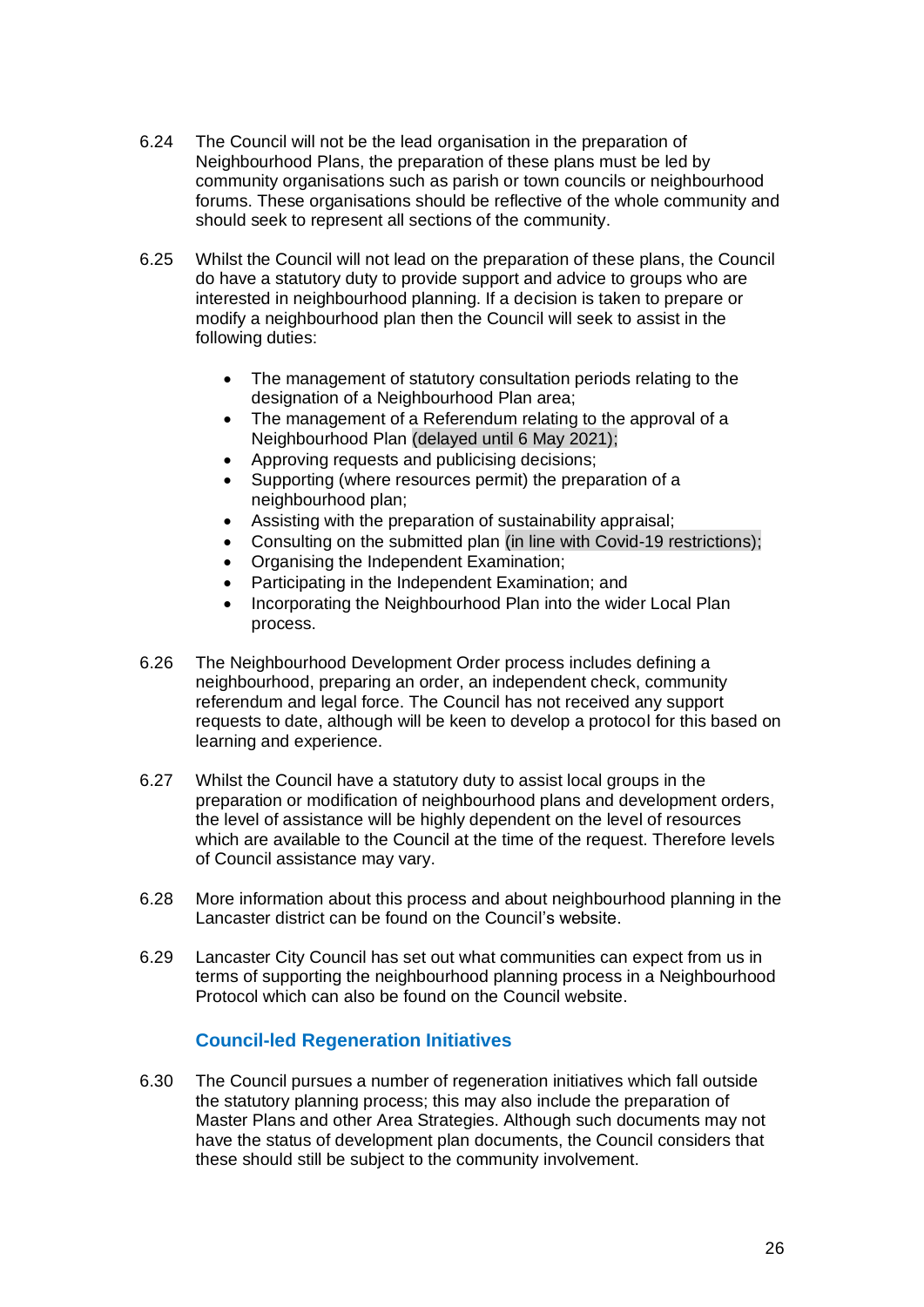- 6.31 Where a major regeneration scheme is being carried out by a development partner, it is the expectation that the developer partner will take the lead on community involvement. The extent of such measure will depend on the nature and scale of the development proposal but appropriate measures may include online public discussions.
- 6.32 Whilst the Council will not always necessarily lead in relation to community involvement it will assist in ensuring that relevant and interested parties are made aware of any proposed initiative. The Council will ensure that all consultees registered on the planning policy consultation list are notified of any consultation exercises. The Council will also seek to report the responses to such consultation through the preparation of a consultation report, this report will include a summary of the representation received.
- 6.33 Upon publication of the consultation report, the document will be placed on the Council website. Members of the planning policy consultation list will be notified of the report's publication.

#### **Conservation**

<span id="page-26-0"></span>6.34 The Council currently consults with the local civic societies and preservation groups to undertake asset surveys of conservation areas, undertake heritage at risk audits and compile a list of locally important heritage assets in their areas.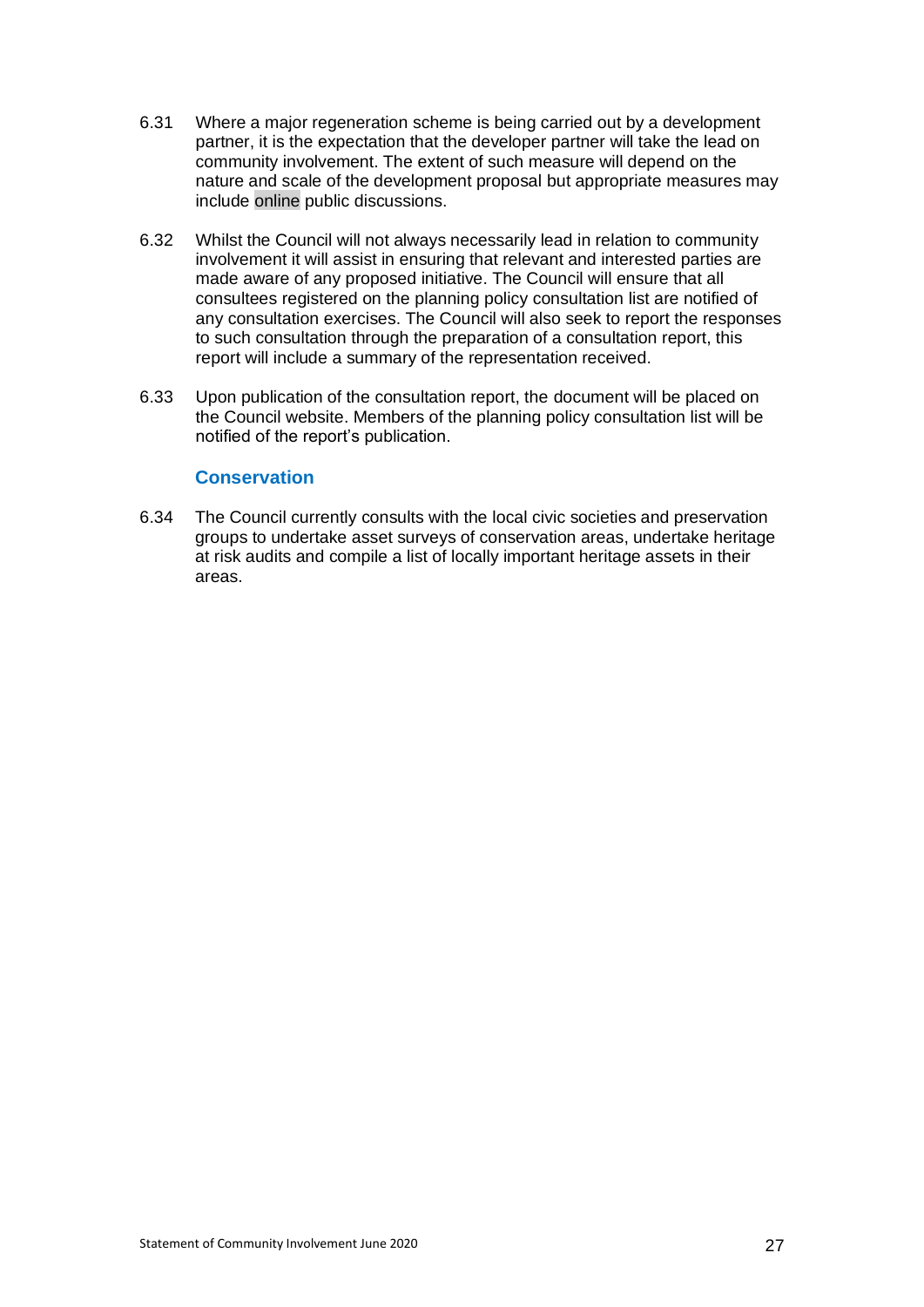# <span id="page-27-0"></span>**7.0 Managing and Resourcing Community Engagement**

- 7.1 This Statement of Community Involvement (SCI) is based on a realistic and robust assessment of the likely resource availability in forthcoming years. Lancaster City Council must be mindful of spending and resource allocation, therefore large-scale community and stakeholder consultation is unlikely to be possible. Therefore this document aims to identify community involvement which is achievable, continuous and effective whilst being realistic and deliverable.
- 7.2 It is essential that sufficient resources are made available to implement the consultation measures which are set out in this SCI. The City Council will be responsible for making appropriate resources available and it is envisaged at this stage that the proposed consultation measures can be met from resources within the Council itself. External facilitators will not be required to deliver the measures set out within this SCI but, if the future resource position changes this position will be reviewed.
- 7.3 The Planning and Housing Strategy Service Manager will be responsible for the delivery of the emerging Lancaster District Local Plan. The development plan documents which will comprise the Local Plan will be prepared by officers within the Planning and Housing Strategy Team and officers within the wider Planning and Place Service. Key decisions on plan preparation will be taken by Council Members at Cabinet and/or Full Council which will be informed by a Local Plan Review Group (LPRG) of elected Members. Minor decisions will be taken by the Portfolio Holder for Planning advised by LPRG. The adoption of documents will require a resolution by Full Council. Community Involvement on planning applications will be delivered by the Council's Development Manager (Planning Applications).

# <span id="page-27-1"></span>**8.0 Monitoring and Review**

- 8.1 This Statement of Community Involvement has been prepared to cover the **plan period of 2011 – 2031**. It is considered to be a realistic, robust and sound time period for such a document to cover. However, over this period of time it is likely that planning advice and practice is likely to change and that consultation techniques are developed and refined further. There may also be changes in the resource position in future years.
- 8.2 The measures proposed in this Statement of Community Involvement are, where stated, to be the minimum measures to be undertaken by the Council. There are a number of measures which offer significant benefits but which the Council cannot commit to implementation, such measures include:
	- Employing external facilitators;
	- Combining consultation exercises within other wider initiatives outside of the Council;
	- The use of computer modelling to present options, choices and consequences; and
	- The greater use of events which provide greater interaction for participants (online only while covid-19 restrictions are in place)
- 8.3 It is possible that through community involvement, either by developers of major schemes, or through regeneration initiative, could offer the opportunity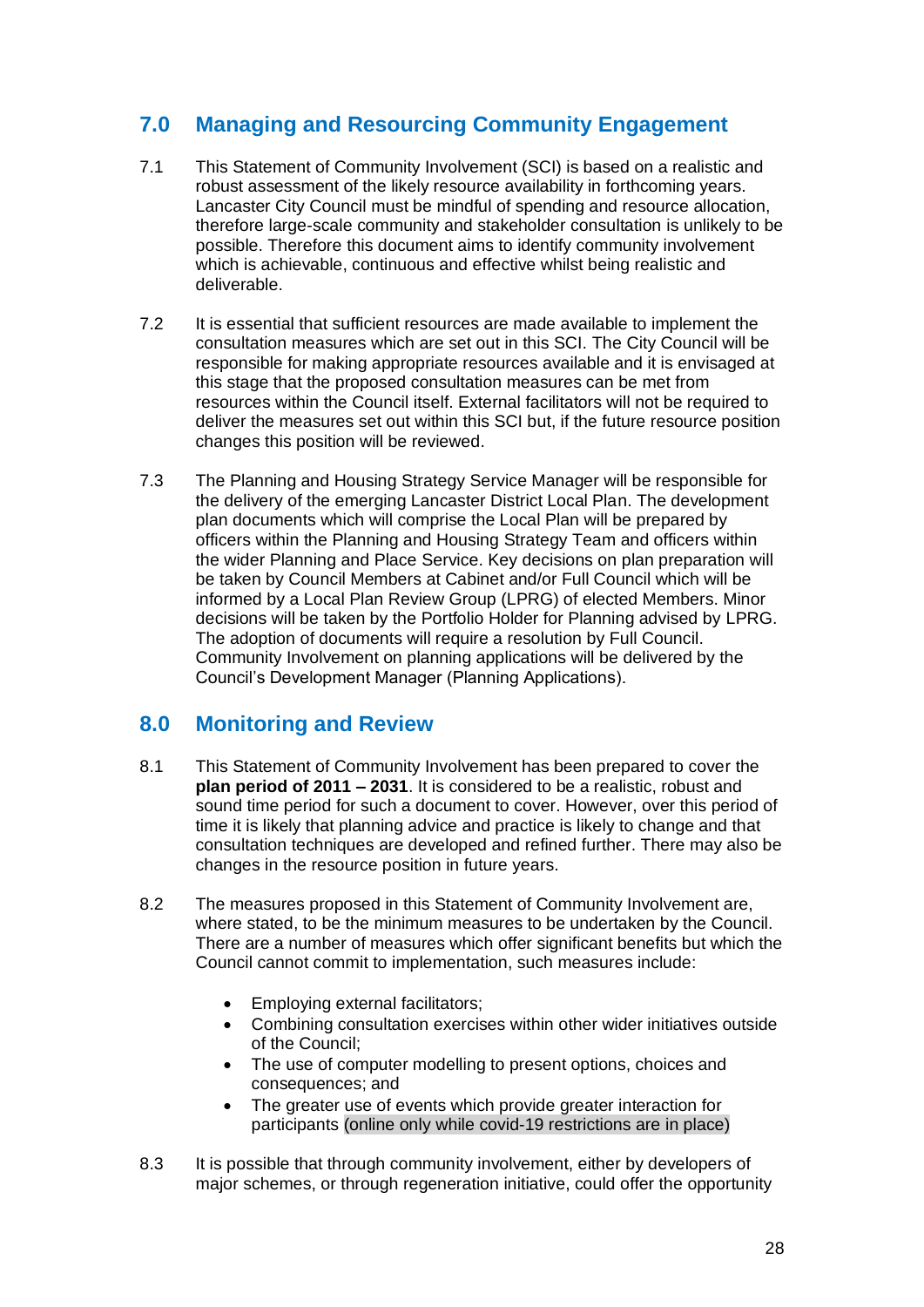to trial some of these advanced measures and give an indication of how useful they are in a local context. The Council will seek to monitor best practice and seek feedback from users. If monitoring reveals major omissions or problems with the Statement of Community Involvement which requires review, arrangements will be made to either review the SCI as a whole or in part.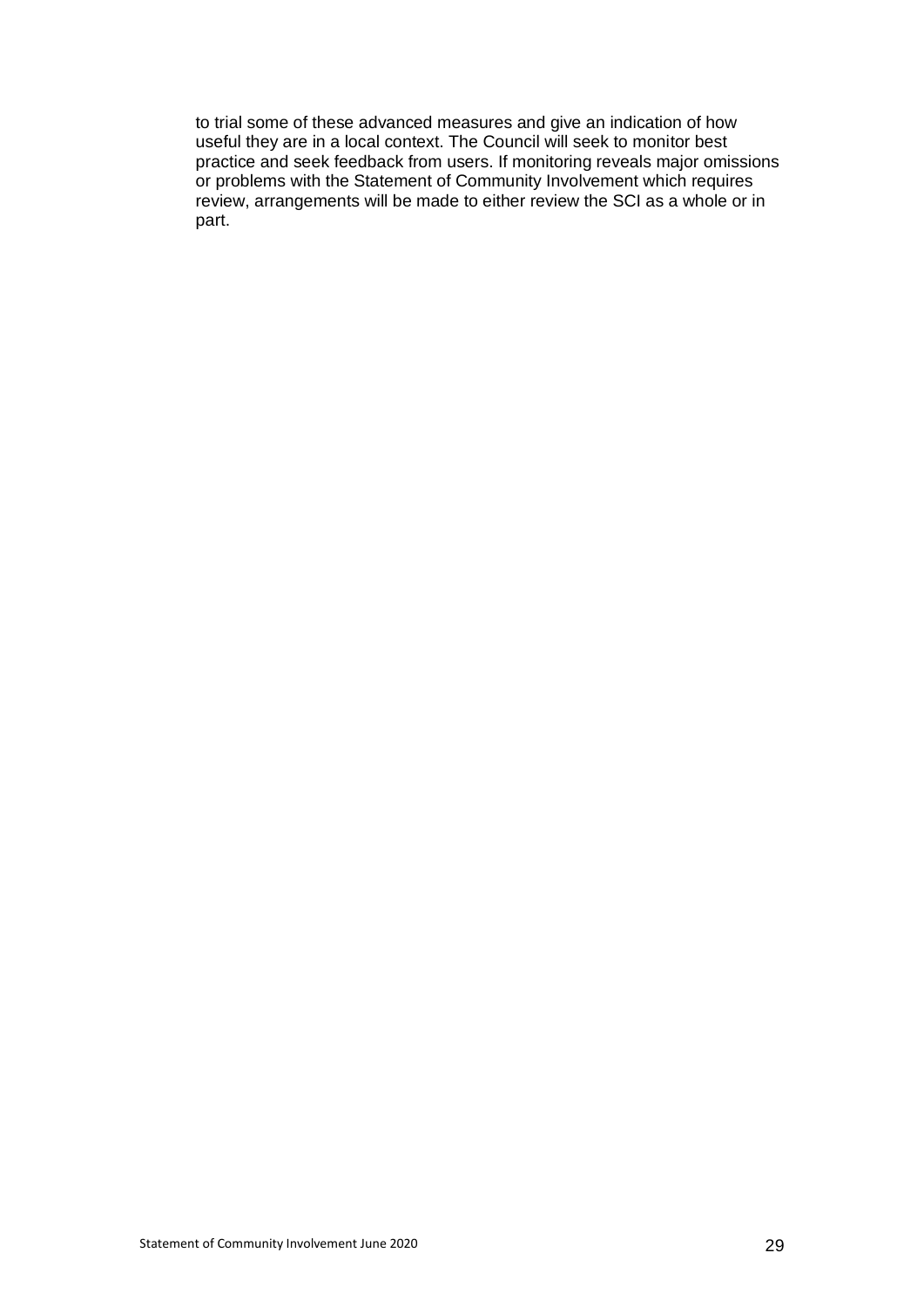# <span id="page-29-0"></span>**9.0 Appendix 1: Local Plan Consultees List**

#### **Required Consultees**

- 9.1 The Town and Country Planning (Local Planning) (England) Regulations 2012 define the following bodies as 'specific consultation bodies':
	- The Coal Authority
	- The Environment Agency
	- Historic England (Historic Buildings and Monuments Commission for England)
	- Marine Management Organisation
	- Natural England
	- Network Rail Infrastructure Limited
	- Highways England.
	- A relevant authority any part of who's area is in or adjoins the local planning authority
	- Relevant telecommunications companies
	- Primary Care Trust or successor body
	- Relevant electricity and gas companies
	- United Utilities (Water and sewerage)
	- Homes England

For more detail, please refer to the table below.

#### **Additional Key Consultees**

- 9.2 The Town and Country Planning (Local Planning) (England) Regulations 2012 define 'general consultation bodies' as voluntary bodies some or all of whose activities benefit any part of the authority's area and other bodies who represent, in the authority's area, the interests of different racial, ethnic or national groups; different religious groups; disabled persons; and, business interests.
- 9.3 The Council's planning policy consultation list includes groups, organisations and companies from the following categories:-
	- Community representation: city and county councillors, parish councils, schools (via Lancashire County Council), colleges and universities
	- General public and local communities
	- Lancaster district libraries
	- Agencies and organisations
	- Government bodies
	- Businesses and commercial organisations
	- Developers, land owners and agents
	- Advocacy groups

The Planning and Housing Strategy Team are aware that some of the relevant organisations may be currently furloughed and unable to respond to consultations and will take this into consideration.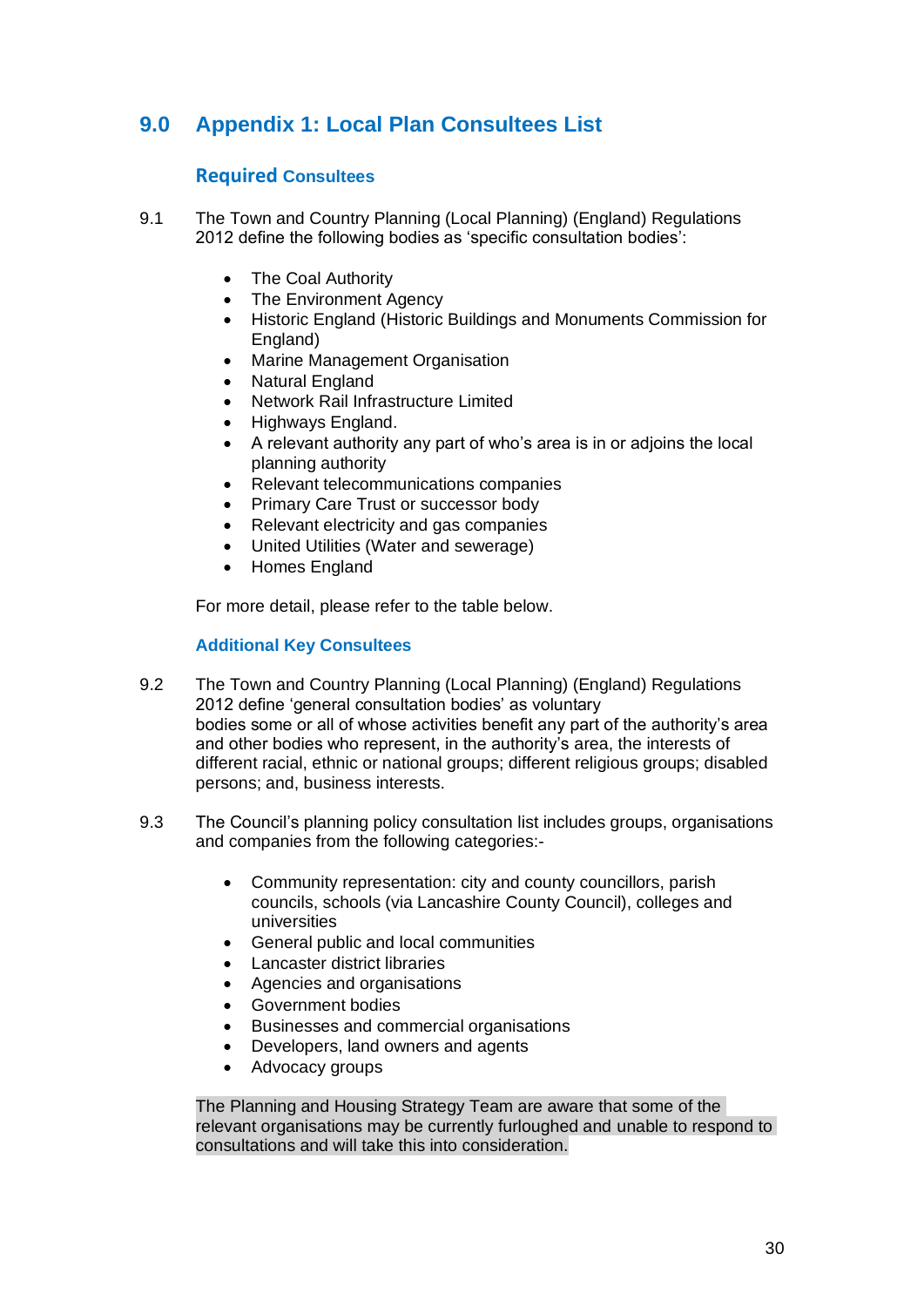In addition, we use a range of channels to promote consultations to key consultees. For more details, please refer to pages 8 to 10.

Please note: Libraries, Lancashire County Councillors, Lancaster City Councillors and Parish Councils are contacted separately.

The Council uses a separate distribution list to help to promote consultations with posters and leaflets. This include nurseries, primary schools, secondary schools, higher education, post offices, public buildings caravan parks, doctors, dentists, care homes, lodgings, restaurants and other venues eg shops in the district. This will not currently be possible due to covid-19 restrictions.

- 9.4 It will be up to individuals and organisations to ensure that their details are added to the planning policy consultation list and kept up to date.
- 9.5 There will be a principle of inclusion and the presumption will be that any organisation which wishes to be involved can be involved. Similarly, organisations which no longer wish to be involved may be deleted from the planning policy consultation list by simply unsubscribing themselves or notifying us. Where an organisation changes address or contact point, the onus will be on that organisation to notify the Council of that change. If mail is returned and no notification of change of address has been received, that organisation will be removed from the planning policy consultation list and no longer consulted.
- 9.6 As per the Data Protection Act the personal contact details of individuals on the planning policy consultation list will not be passed to any other organisation or department within Council. Equally the Council will not publish the personal contact details of members of the planning policy consultation list, other than individual and organisation names in relation to planning policy consultations.

| <b>Required Consultees (Specific Consultation Bodies)</b>                  |                                                |  |
|----------------------------------------------------------------------------|------------------------------------------------|--|
|                                                                            |                                                |  |
| The Coal Authority                                                         |                                                |  |
| The Environment Agency                                                     |                                                |  |
| Historic England (Historic Buildings and Monuments Commission for England) |                                                |  |
| Marine Management Organisation                                             |                                                |  |
| Natural England                                                            |                                                |  |
| Office of Rail Regulation                                                  |                                                |  |
| <b>Network Rail</b>                                                        |                                                |  |
| <b>Highways England</b>                                                    |                                                |  |
| Homes England                                                              |                                                |  |
|                                                                            | <b>Barrow Borough Council</b>                  |  |
|                                                                            | <b>Craven District Council</b>                 |  |
|                                                                            | Lake District National Park Authority          |  |
|                                                                            | <b>Ribble Valley Borough Council</b>           |  |
| Adjoining Local Planning Authorities                                       | South Lakeland District Council                |  |
|                                                                            | Wyre Borough Council                           |  |
|                                                                            | <b>Yorkshire Dales National Park Authority</b> |  |
| <b>Other Relevant Lancashire Councils</b>                                  | <b>Bolton Council</b>                          |  |
|                                                                            | <b>Burnley Borough Council</b>                 |  |